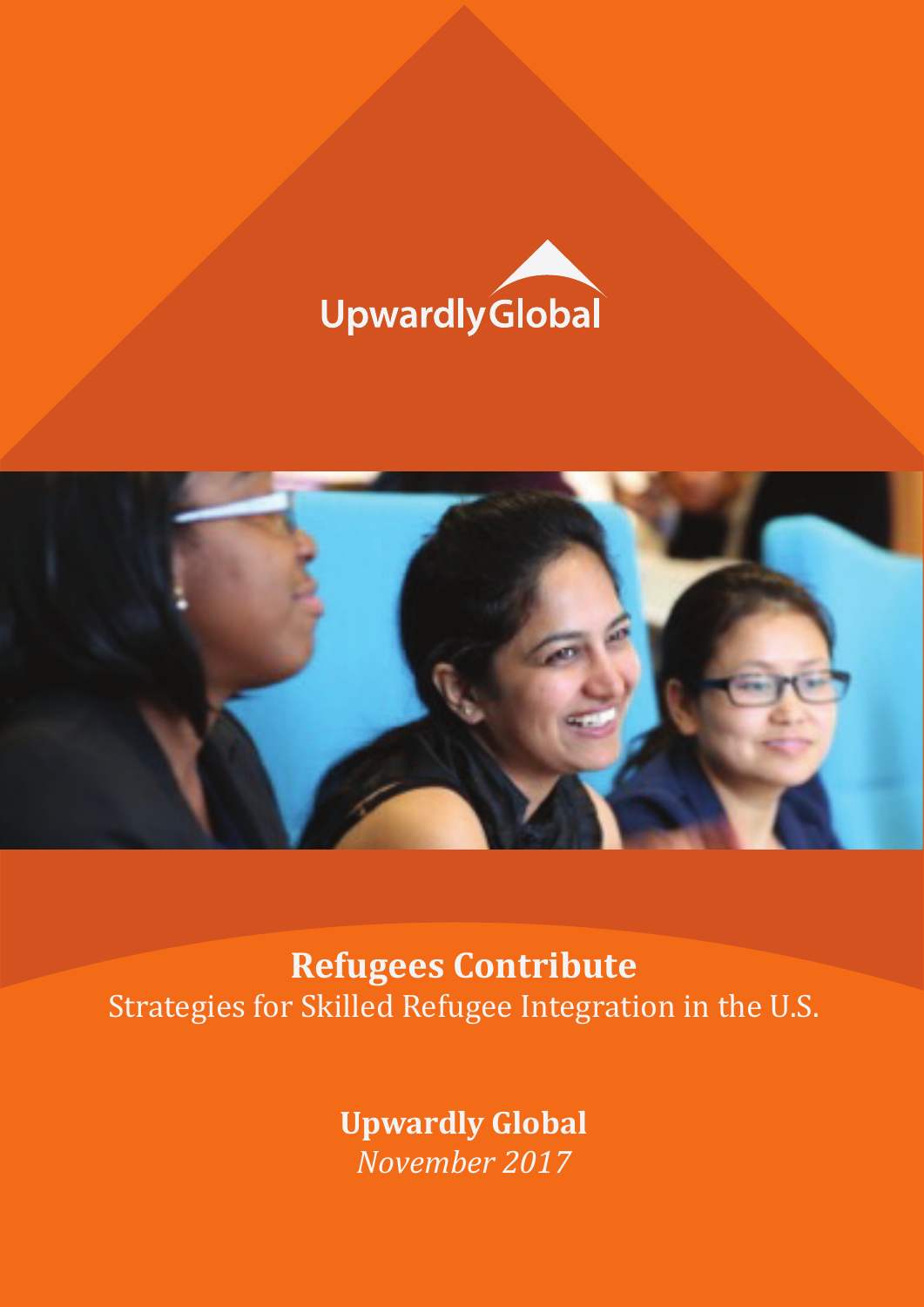

# **Refugees Contribute Strategies for Skilled Refugee Integration in the U.S.**

#### **Written by:**

Hadya Abdul Satar

#### **Contributors:**

Eben Cathey Nikki Cicerani Emmanuel Imah Meghan Lewit Lana Radosavljevic Rebecca Tancredi Rachel Webre Drew Yukelson

#### **Acknowledgments**

Upwardly Global thanks Accenture for their generous support of this research and for providing technical assistance in data visualization. We would also like to thank the organizations and community partners who shared information and expertise that contributed to this research.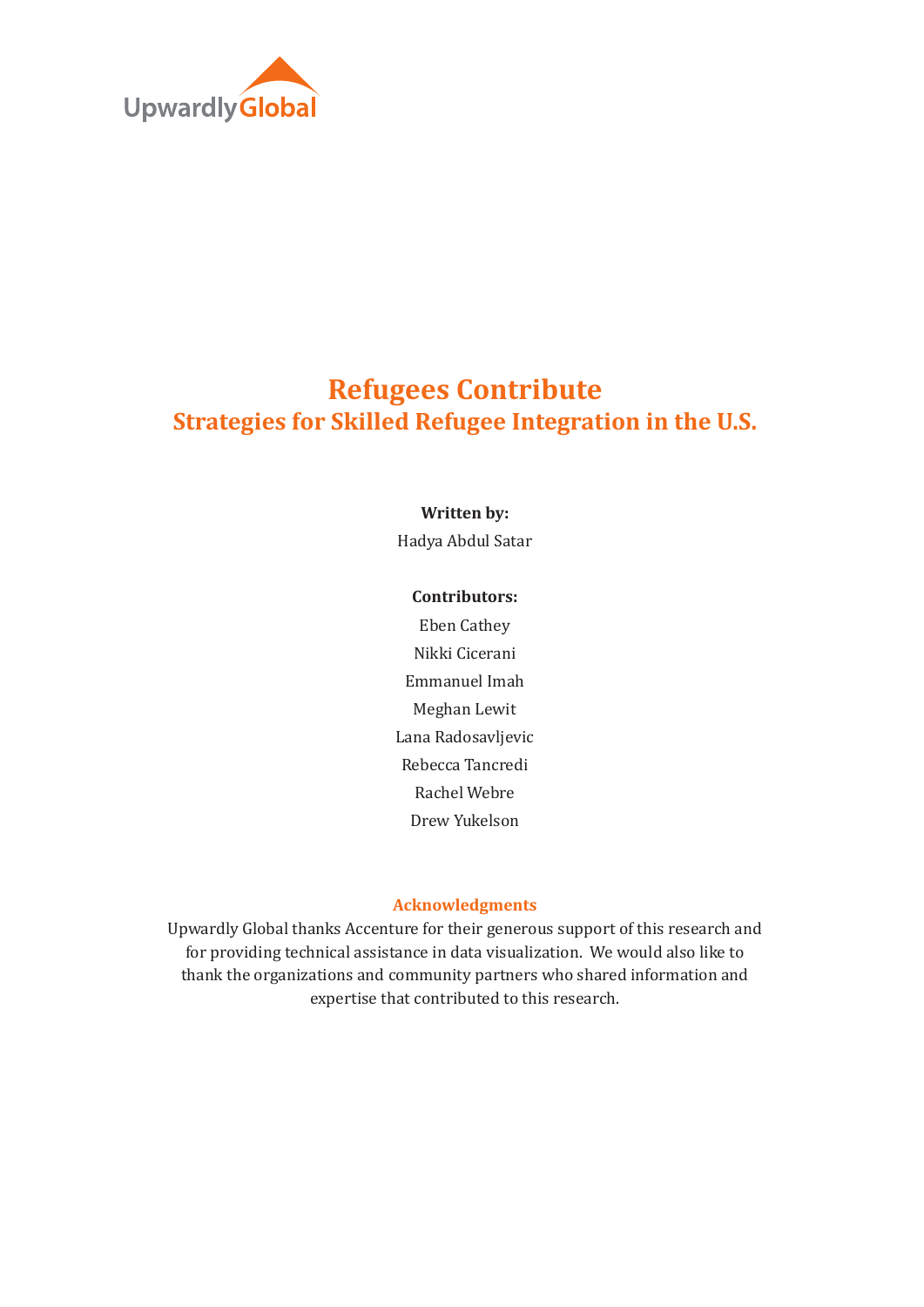

## **Table of Contents**

| Upwardly Global Workforce and Re-Skilling Programs for Refugees _________________ 8  |           |
|--------------------------------------------------------------------------------------|-----------|
| Upwardly Global Program Participant Demographics and Insights ___________________11  |           |
| Why Invest in Immigrant and Refugee Integration? ________________________________ 13 |           |
| Upwardly Global's Experience with Barriers to Placement ________________________17   |           |
|                                                                                      |           |
|                                                                                      | $\sim$ 21 |
| Appendix 22                                                                          |           |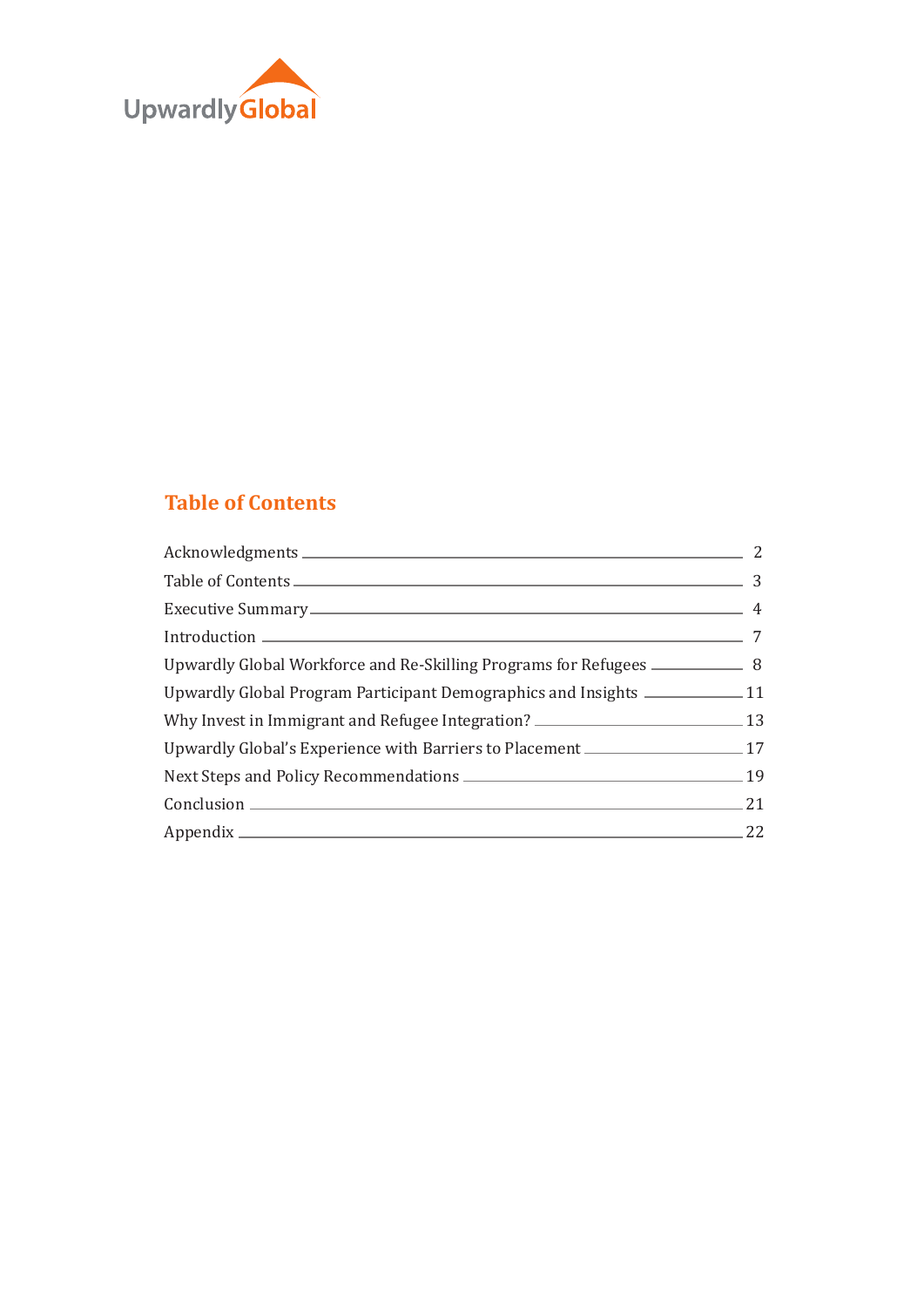

## **Executive Summary**

As the leading organization in the United States providing job search training and support services to immigrant and refugee professionals, Upwardly Global ("UpGlo") has seen �irst-hand that investing in skilled refugee workforce integration vields tremendous benefits for our economy and communities. In working with this population, defined as refugees with a bachelor's degree or higher, we have found that with targeted intervention these individuals are more likely to obtain work that is commensurate with their educational background as well as �ill positions in demand in the U.S. economy. These are also jobs that pay family-sustaining wages and help refugees successfully integrate into the workforce and their communities. In 2016 alone, UpGlo assisted 247 refugees to secure professional work, at an average annual salary of \$47,000 and an average increase in income of \$40,000 per family.

When refugees arrive in the U.S., they face multiple barriers to securing professional-level jobs. These can include a lack of professional networks, unfamiliarity with U.S. job search norms, and difficulty navigating a job search in a second or third language. Additionally, the U.S. government emphasizes that refugees reach early economic

self-sufficiency through low-skilled employment, also known as "survival jobs". These are often minimum wage jobs. As nearly 30% of refugees aged 25 or older arrive with a bachelor's degree or higher—a proportion roughly equal to the native-born population—this can create deep frustration for motivated and skilled refugees hoping to continue their careers.

Drawing from available data and UpGlo's own analysis of its refugee program participants, this report details common barriers that refugees face, and how they can be overcome with targeted interventions.

The report covers five types of legal statuses given to persecuted and vulnerable populations seeking resettlement in the U.S.: Refugee, asylee, Special Immigrant Visa holder, parolee, and Temporary Protected Status holder (see Appendix, Table 1 for definitions). For the purposes of this publication, they are grouped under the blanket term "refugees". By publishing this report, we aim to highlight the possibilities of investing in full workforce integration for these refugees, identify best practices for the field, and provide recommendations for smart policy.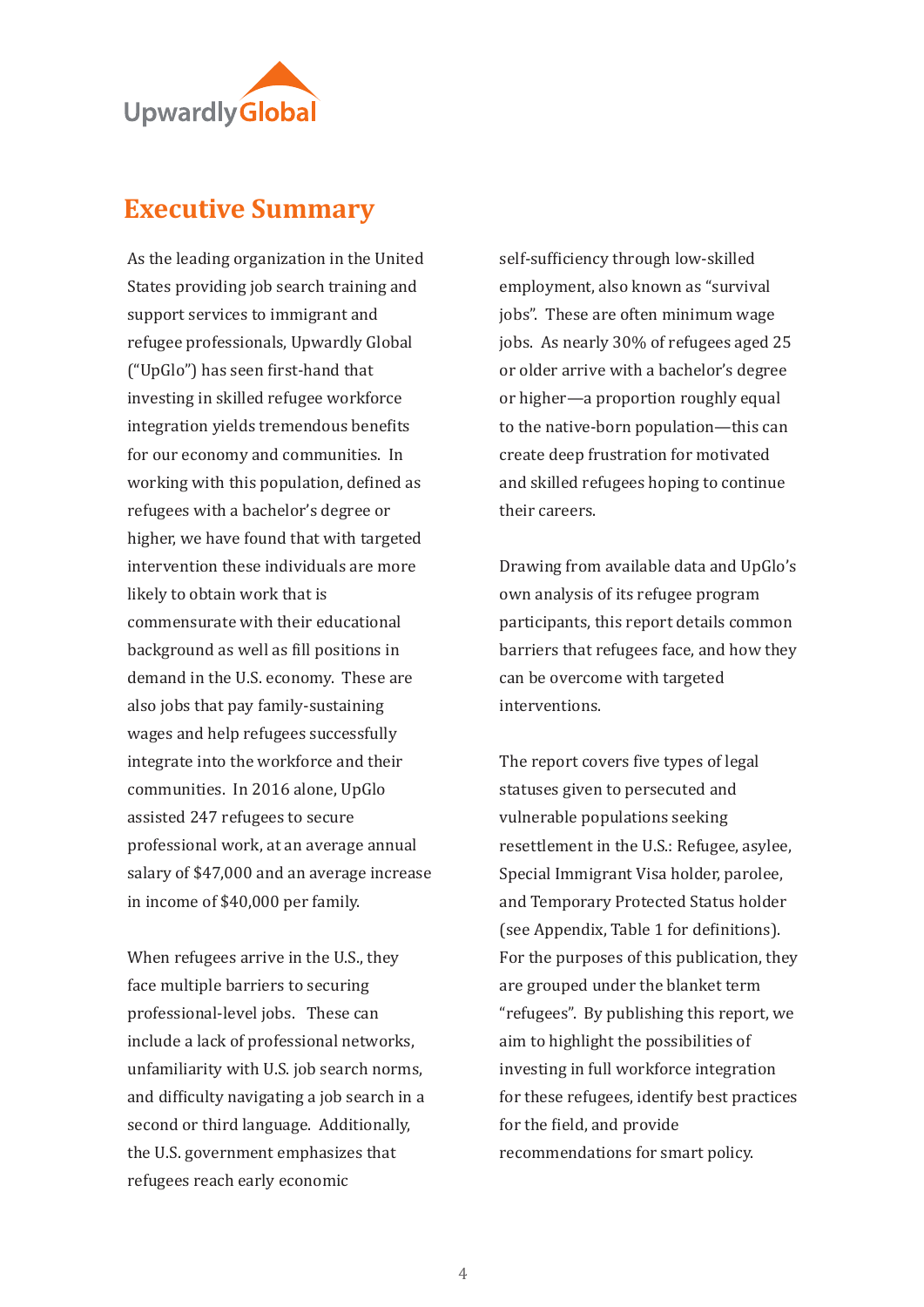

# **Key Findings**

Challenges facing refugees with professional backgrounds are more complex than those facing their new immigrant peers in the U.S. Refugees frequently have experienced more emotional trauma and longer employment gaps in their careers, resulting in additional barriers to their professional job search compared to other immigrants, and a lower rate of placement in skill-appropriate positions.

Female refugees in particular encounter more job search barriers than male job seekers due to childcare responsibilities and cultural family norms around gender. It is more likely that refugees who are primary caretakers of their dependents will drop out of job placement and training programs in comparison to nonrefugee immigrants who have fewer dependents.

Refugees are valuable to the current and future labor force as many are educated, young, and bring skills that are in high demand in this economy—in particular medicine and IT. The U.S. has been more successful at employing refugees in comparison to other developed countries, however refugees often remain poorer than the native-born population.<sup>1</sup> By emphasizing quick employment and economic selfsufficiency during the initial resettlement period, some skilled refugees fail to gain employment commensurate with their skills and experience. These individuals could achieve greater professional success with additional workforce support focused on long-term outcomes.<sup>ii</sup>

Finally, although many employers recognize that refugees are a diverse source of talent and can often �ill in demand positions, they also may lack sufficient information to understand this population. This means that many refugees simply aren't given the same opportunities to interview for professional positions in the U.S. as the U.S.-born or educated population.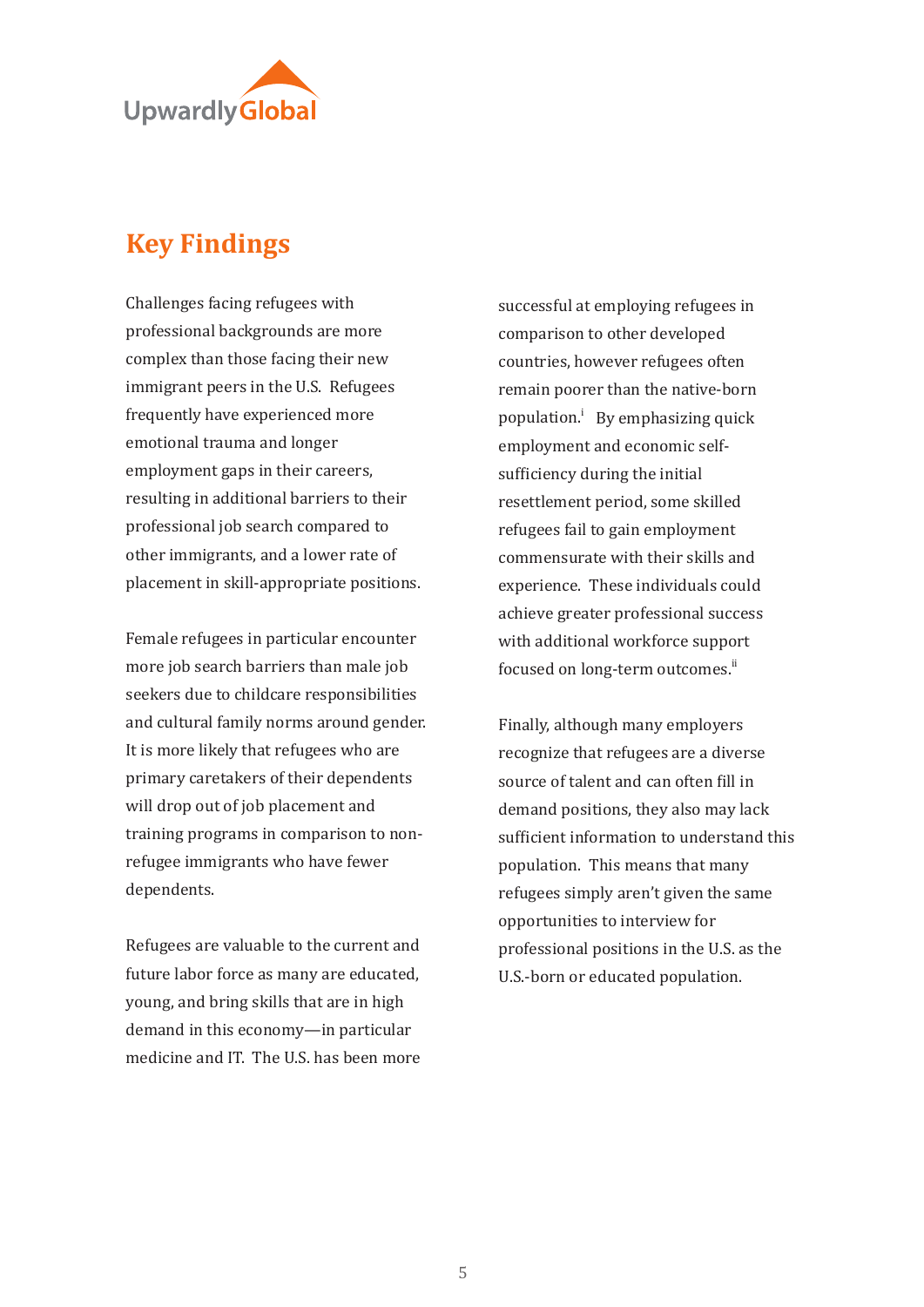

# **Program Solutions/Policy Recommendations**

Government, businesses, and the nonpro�it sector all have important roles to play in addressing the barriers that keep refugees from achieving their full potential in the U.S. The following recommendations outline a pathway to success for refugee professionals:

- Workforce programs that offer services virtually as well as in person are more bene�icial to refugees who face logistical challenges such as taking care of dependents, lack of transportation, or working around a survival job schedule.
- Interactive training focused on moving English as a Second Language (ESL) Learners from fluency in classroom English to fluency in workplace English can greatly increase a job applicant's confidence in their job search and ability to communicate their professional expertise.
- Investments in supporting refugees with childcare, providing advanced ESL geared towards workplace fluency, and programs to help them gain U.S. certifications or advanced technology skills all have proven effective in increasing professional and economic outcomes. Policies that address these needs would yield greater bene�its.
- By emphasizing quick employment and economic self-sufficiency, some skilled refugees fail to gain employment commensurate with their skills and experience, and could gain greater economic and professional success with additional workforce support.
- Programs that help employers educate their staff on foreign degrees, work authorization, and the variety of cultural norms among different immigrant groups can greatly increase successful hiring. Such programs include direct introductions to refugee candidates, volunteer networking events, or information sessions to help employers understand immigration policies and international cultural differences.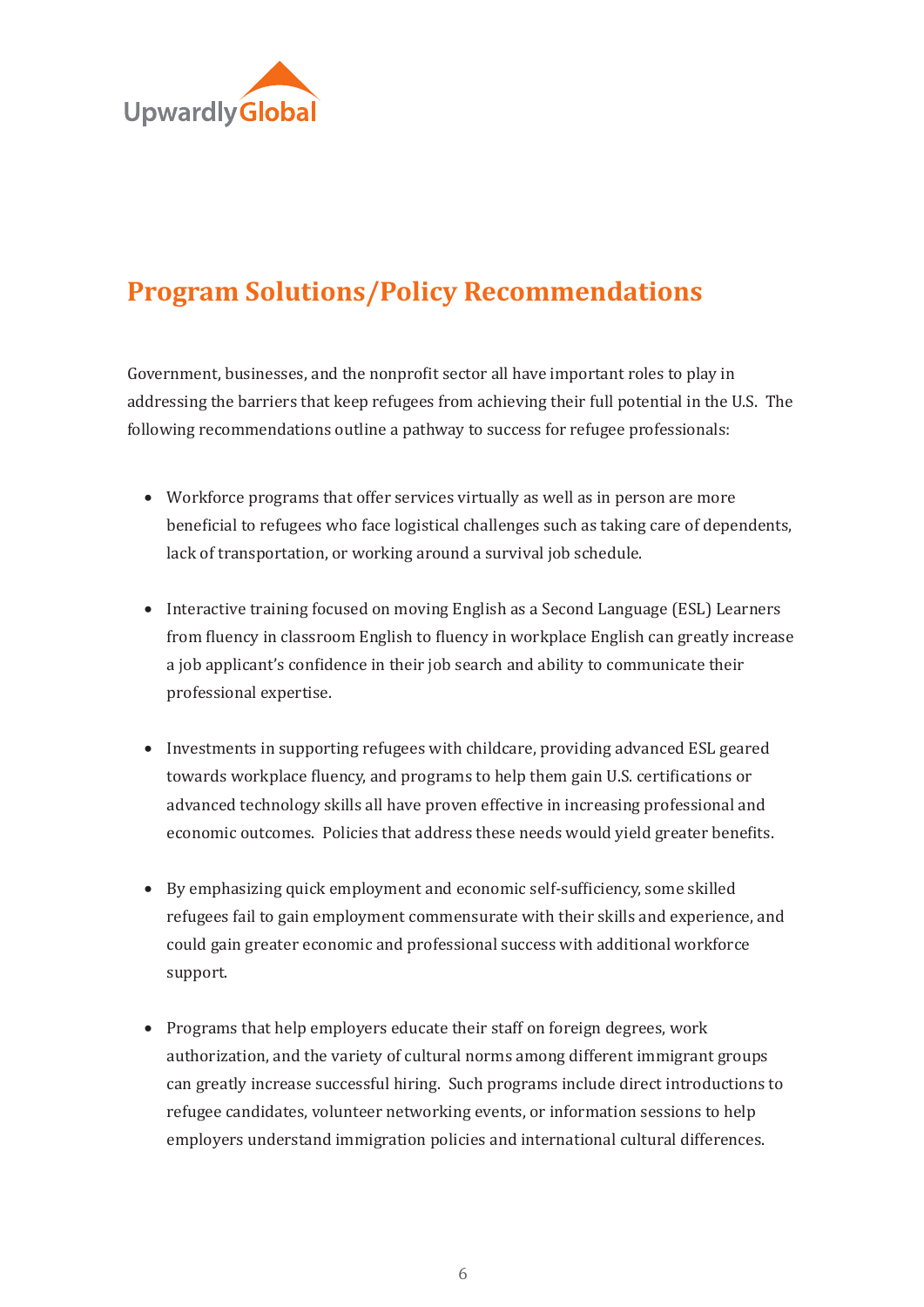

# **Introduction**

For centuries, the United States has been a beacon of hope and a land of refuge to those seeking freedom from war, poverty, oppression, and political and religious persecution. However, the U.S. refugee policy overhaul in 2017 marks a fundamental shift in how the U.S. allows people to enter the country at a time when 65.6 million people around the world have been forcibly displaced, including 22.5 million<sup>iii</sup> refugees. In September, the White House announced plans to cap the number of refugees the U.S. will accept in 2018 at 45,000, the lowest number since the current U.S. refugee admissions system was established in 1980.iv

For the purposes of this paper, we have focused mostly on Upwardly Global's information and data. However, please review the Appendix, Section 2 for additional data on refugee resettlement, including country and region of origin, resettlement state, and demographic information.

Upwardly Global is committed to upholding the country's proud tradition of welcoming and integrating newcomers. For more than 17 years, the organization has served thousands of foreign-educated professionals, helping these talented men and women restart their professional careers in the U.S. Although there is abundant documentation of empirically-proven economic bene�its of skilled immigrant integration and refugee resettlement in

other contexts (see section titled Why Invest in Immigrant and Refugee Integration), there is a dearth of consistent data on refugee demographics in the U.S. and the bene fits of skilled refugee and asylee workforce integration.

In this report, for the �irst time, UpGlo shares expertise gained from 17 years of workforce development work with over two thousand skilled refugees. We combine existing research in the field with a unique practitioner's perspective to demonstrate the need for publicprivate investments in skilled refugee workforce integration. This report:

- Highlights successful integration programs and career pathways that lead to employment of skilled immigrants and refugees in their trained professions.
- Shares lessons and expertise UpGlo has learned in working with refugees versus non-refugee immigrants, including outcomes analysis.
- Recommends improvements to streamline and create career pathways for refugee professionals.

The report aims to inform sound policy decisions, streamline cohesive partnerships among community and nongovernmental organizations, and encourage businesses and funders to invest in and hire refugees.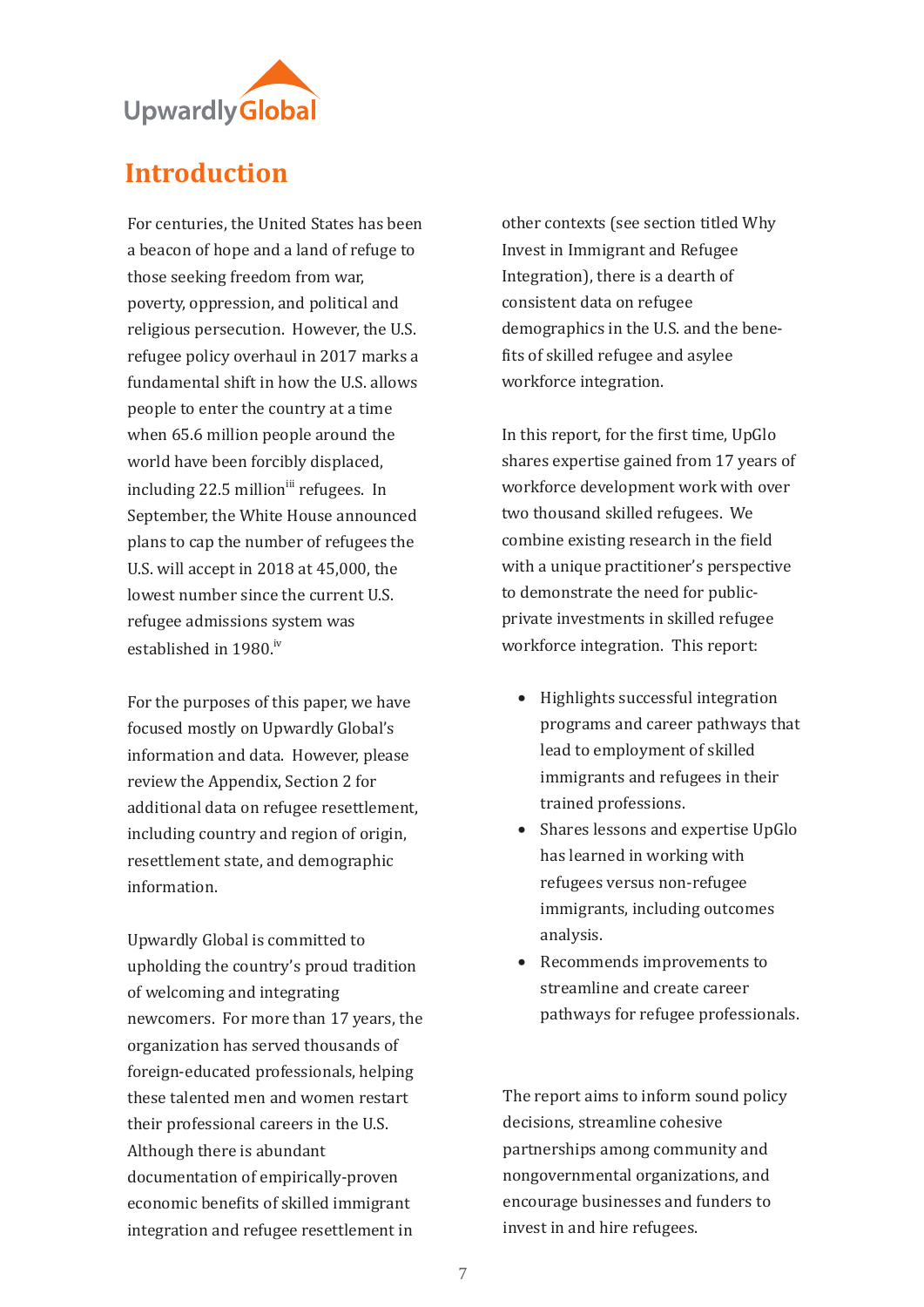

# **Upwardly Global Workforce and Re-Skilling Programs for Refugees**

## **Upwardly Global Program Details**

UpGlo is the �irst and longest-serving U.S.-based organization that provides streamlined job search and upskilling programs for skilled immigrants and refugees nationally. In 2016 alone, 855 UpGlo job seekers who placed into professional jobs generated \$38 million in additional tax revenue and consumer spending.

Since UpGlo's inception, the organization has focused on skilled immigrant workforce development with a mission to eliminate employment barriers for skilled immigrants and refugees, and facilitate their integration into the professional U.S. workforce. We provide customized online training and support to new Americans while giving them an equal opportunity to �ind and secure skill-appropriate opportunities and achieve their full economic potential in the U.S. The organization also engages employer partners who bene�it from access to this talent  $pool.^{v}$  We provide job seekers across the U.S. with trainings, resources, and support through our online platform, weGlo. Additionally, job seekers have the opportunity to build critical professional networks by interacting with staff,

employer partners, volunteers, and a community of trusted of program alumni.

Further, UpGlo has designed three initiatives to provide vocational training to support refugee professionals in their job search. We are fortunate to have the support of public and private partners in training job seekers around the country. Below, we highlight partners and programs that successfully integrate skilled refugee professionals through educational and professional training programs.

#### **Upskilling**

UpGlo's program helps refugee job seekers gain supplemental skills, as well as learn new skills that improve their professional job prospects. These are not skills to move them to new industries (reskilling), but rather skills to make them more competitive in their original industry. For example, a refugee with a background in IT may have spent time out of his or her field and now needs to learn a more up-to-date software package, or obtain a certification that will greatly enhance marketability in the U.S. Two partnerships are highlighted here, Coursera and Udacity: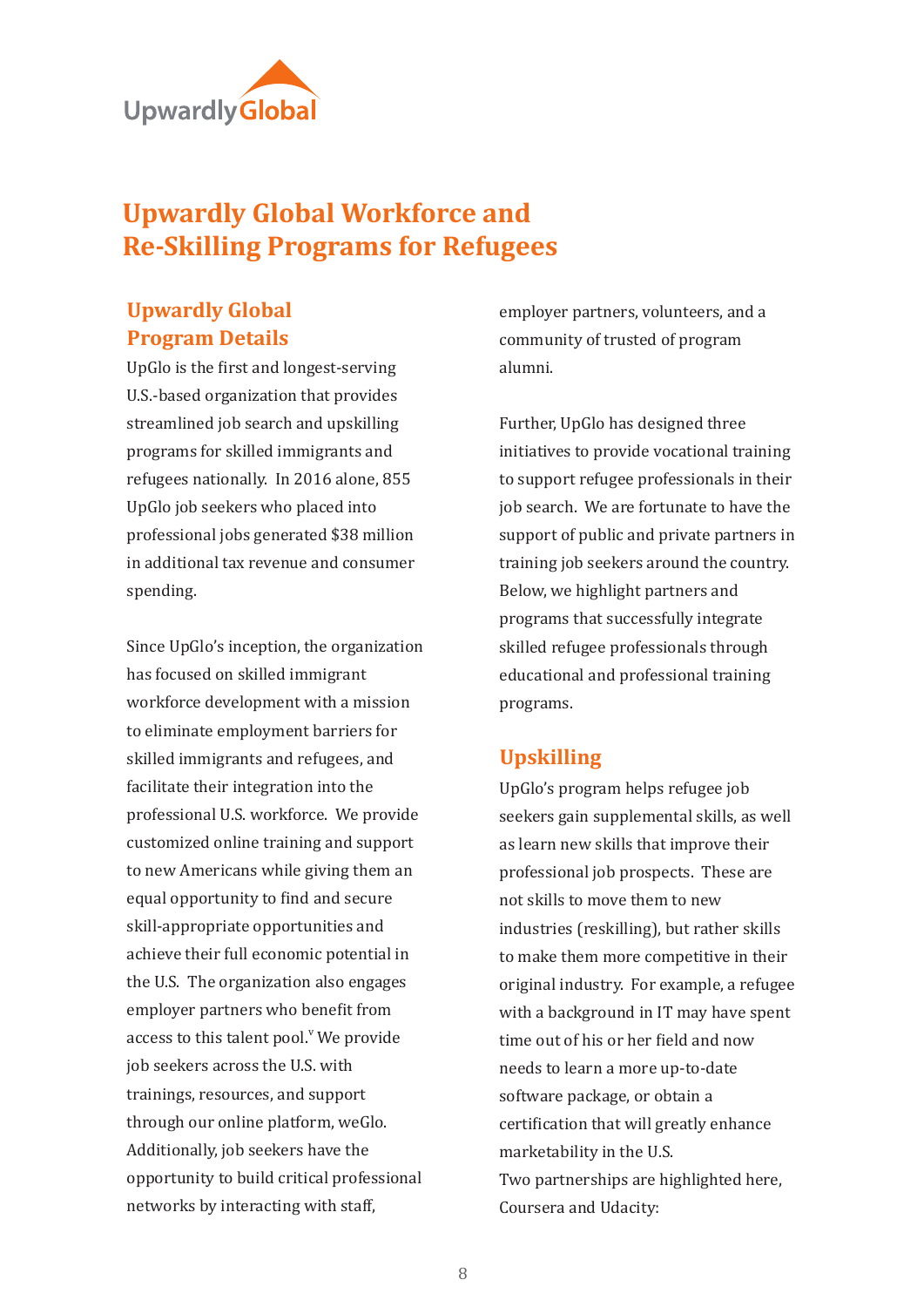

*Coursera* - Coursera for Refugees launched in 2016 as an initiative to provide online education at no cost to refugees around the world. Through a partnership between UpGlo and Coursera for Refugees, 400+ of UpGlo's refugee job seekers have been able to enroll into online classes free of charge. These courses have helped refugees increase their technical skills, overall marketability, and helped them round out business communication skills in English.

#### **Success Stories:**

Alejandro, a Cuban refugee living in Washington, was taking all the right steps in his job search. He attended Meetups, practiced his English and met UpGlo volunteers who connected him to their contacts. Alejandro also enthusiastically jumped into Coursera and enrolled in *'Web Application Development with JavaScript and MongoDB*' to acquire new skills and stay sharp for technical interviews. As a result, Alejandro secured a job as a Front-End Web Developer at BlueVolt, an e-learning company in Portland, Oregon. They were so excited about bringing him on that they changed the role from a contract position to a full-time hire.

Arezoo is an IT professional from Iran with a background in software engineering and project management. She used free access to Coursera through UpGlo to practice coding languages she needed to know to be competitive. Arezoo landed a job with Barracuda Networks as a Technical Support Engineer where she uses her IT background to solve hardware and software problems. She also recently referred another IT job seeker to a role within Barracuda, which he was offered and accepted! This is a strong example of how refugees' success often opens doors for other newcomers.

*Udacity* – Udacity is a for-profit educational organization focused on vocational training courses in IT fields. In partnership with Accenture and the Lowenstein Foundation, UpGlo has supported two cohorts of job seekers totaling 16 candidates to take an industry-recognized six-to-eight month training in IT fields. Through these trainings, job seekers acquire nanodegrees including Front-End Web Development, Android Development, and Data Analysis.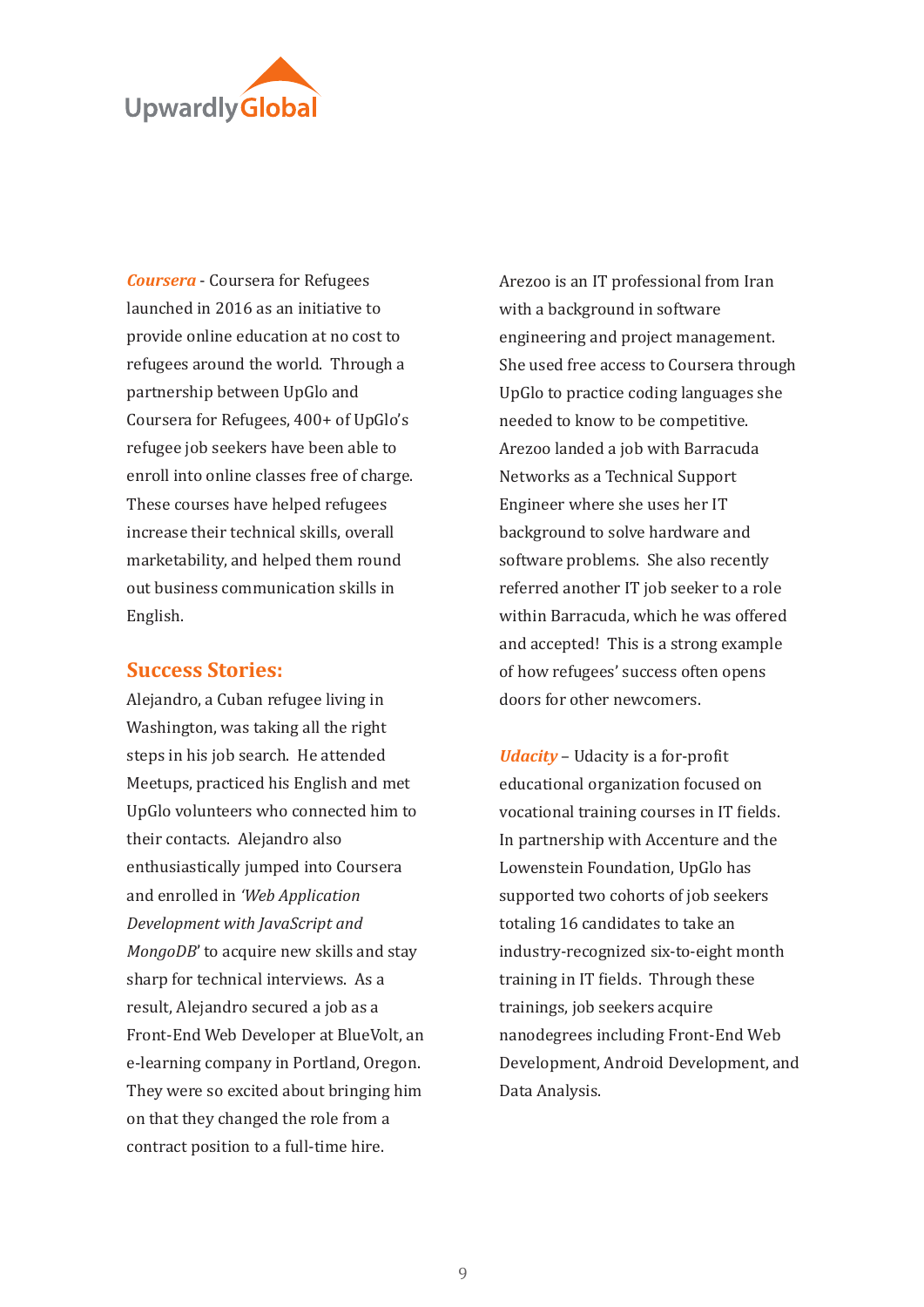

#### **Mid-Career Internship**

Designed as a higher form of internship or apprenticeship, paid "midternships" enable refugee professionals to acquire practical experience and receive direct guidance from line managers at a company. Our model is a three-month contract-to-hire format that allows the job seeker to receive on-the-job training while working towards full employment. UpGlo, Box (a tech company specializing in file sharing and content management), and TripIt (a travel itinerary and trip planner company) have partnered together on this initiative. After collaboratively designing an interview and onboarding process that keeps in mind common application barriers for underrepresented talent, Box hired their first UpGlo midtern, a software engineer.

### **Pre-Apprenticeship**

Primarily for IT job seekers, preapprenticeships are designed to enhance IT job seekers' competitiveness through a combination of soft skills training, hard skills training, and/or apprenticeships. Funding has been made possible by the City of San Francisco, Accenture, and JP Morgan Chase in the San Francisco Bay Area.

#### *Success Stories:*

Through UpGlo's City of San Francisco-funded pre-apprenticeship program, two of our IT job seekers were accepted into the TechSF training program for web development where

they will receive 160+ hours of advanced technical training, portfolio support, and connections to apprenticeships and full-time roles.

#### **Enhanced ESL**

Education First (EF) is a renowned international English language training institute whose partnership with UpGlo provides objective English language assessments and virtual courses designed to enhance the learner's proficiency in English for the workplace. UpGlo participants complete the assessment when applying to our Job Search Program. Depending on their score, they may be put on hold for low English level, accepted into the regular UpGlo program, or accepted into the UpGlo program with enhanced ESL training provided by EF.

EF's instruction is completely online. Web-based, any-time access to the program addresses typical barriers of access - such as transportation, hours, and childcare - making courses accessible and flexible for our job seekers. Courses range from general English, office English, and business English to specialized English for industries including engineering, medical, legal, IT, scientific, industrial, and finance.

In the Appendix, Table 2 and Table 3, we have highlighted many other organizations that are doing refugee workforce integration and reskilling.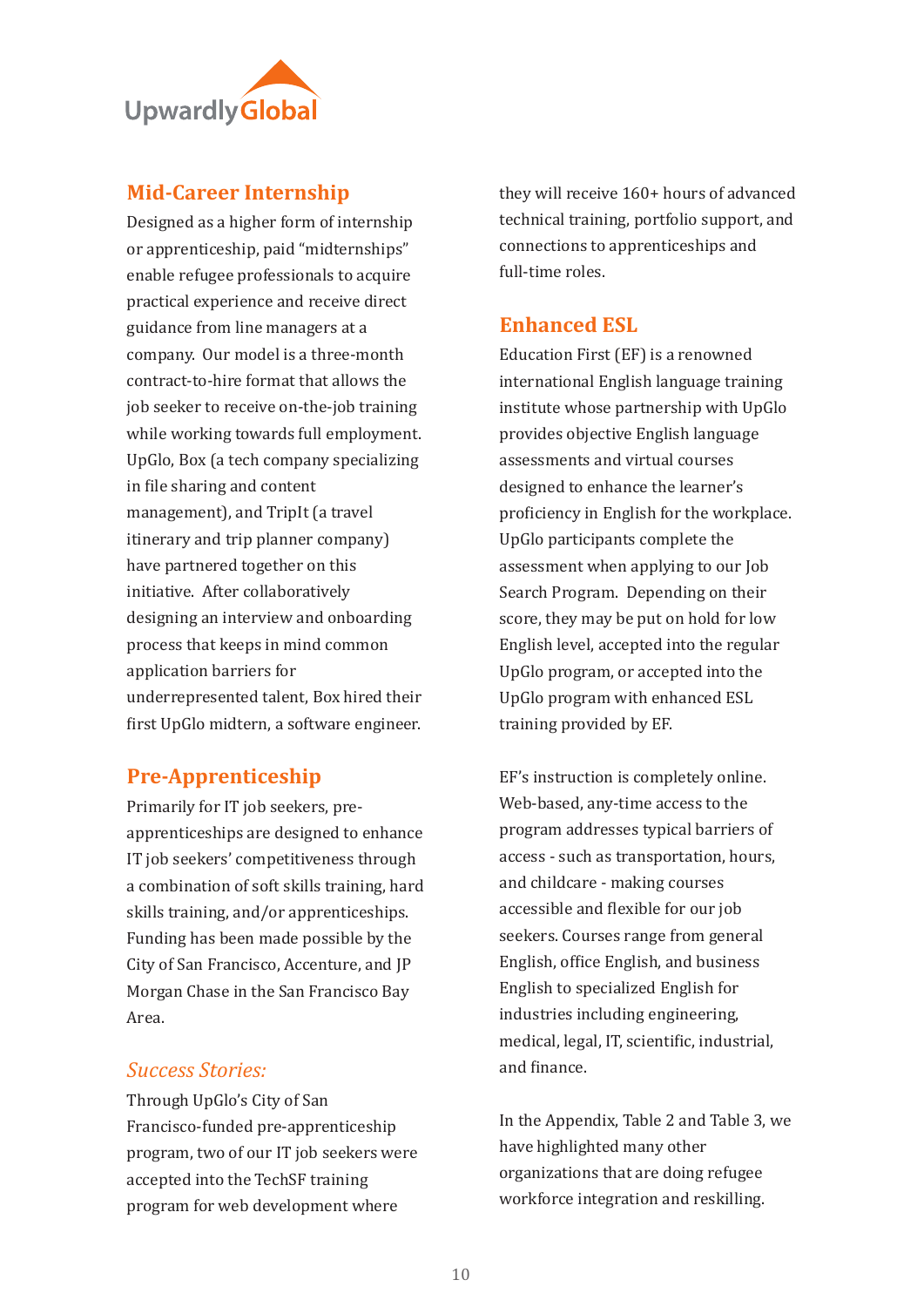

# **Upwardly Global Program Participant Demographics and Insights**

In working with job seekers who have come to the U.S. through the refugee process as well as other immigration paths, including the diversity lottery and family reunification, we continuously evaluate our data and note outcome trends among these groups. More specifically, by comparing refugees with non-refugee immigrants, we are able to better understand the common experiences refugees face during their unique journeys to overcoming employment barriers in the U.S.

UpGlo recently conducted a study of our data focused on two specific stages of the Job Search Program: Training completion and job placement. For this data study, we considered asylees, refugees, Special Immigrant Visa holders, parolees, and Temporary Protected Status as one group called "refugees", and the remainder of the population as "non-refugees". The data were gathered from 5,320 eligible applicants who were accepted into UpGlo's program from January 2014 to November 2016.

The analysis shows that job placement rates were 6% lower for refugees compared to their non-refugee peers.

This means that fewer refugees are able to go back to their professional fields in comparison to immigrants, despite having similar professional skills. Among the refugee group as a whole, SIVs had the lowest placement success.

The factors affecting the refugees' outcomes included level of English fluency, number of dependents, survival job schedules, and the length of time they had been out of professional work. They were also less likely to complete training than their non-refugee counterparts, at 79% versus 82%, likely due to these same factors. Language fluency in particular influences the con�idence and communication skills that are essential in the job search process. Refugees with self-reported advanced English speaking ability were 25% more likely to secure professional jobs than the overall UpGlo jobseeker population. Those with two or more children were 8% less likely to find jobs, while those with three or more children were 11% less likely to find jobs than the overall jobseeker population. Refugees working survival jobs were 7% less likely to be placed.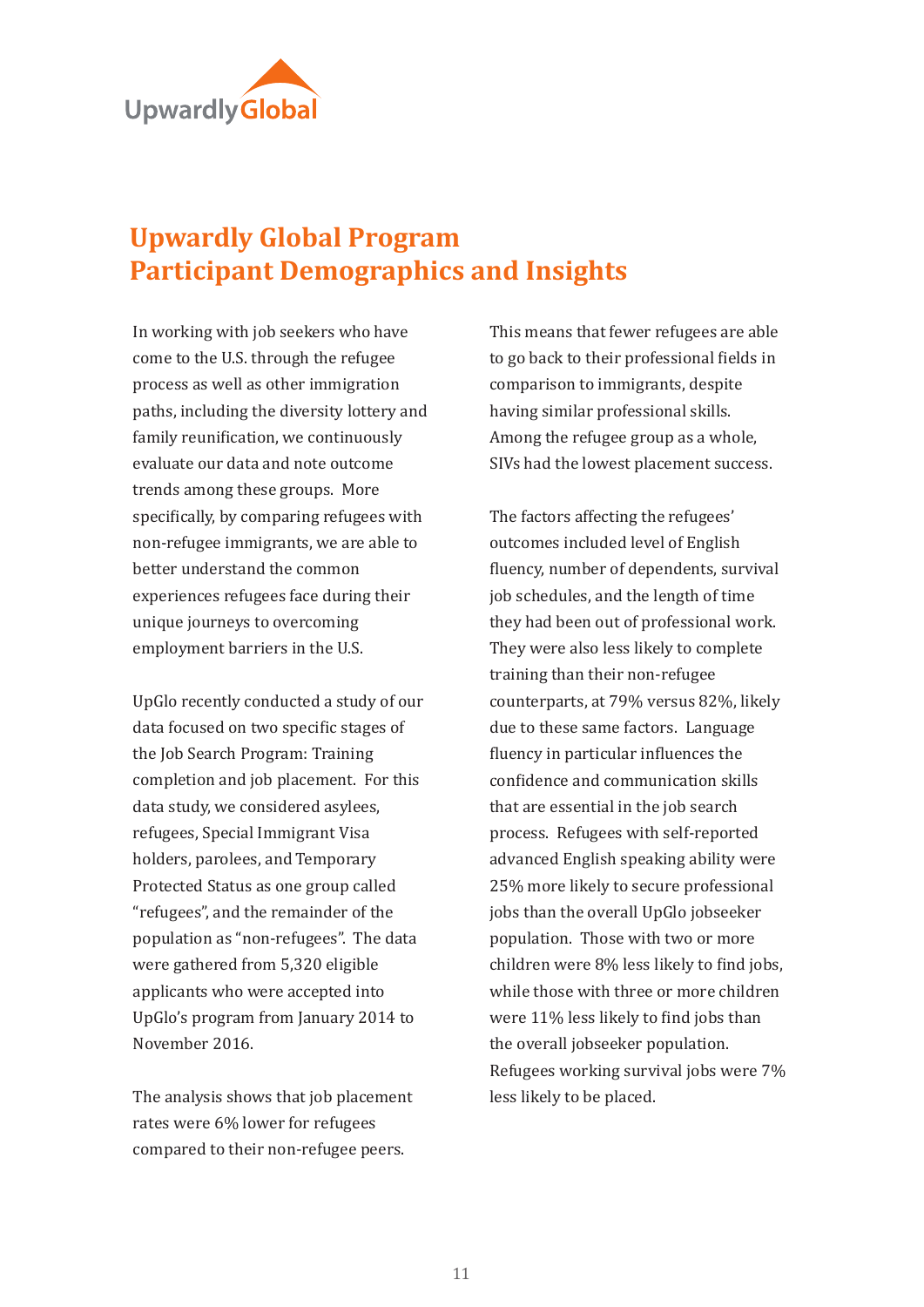

We also found that among the refugee cohort, female refugees were 4.5% more likely to complete UpGlo's trainings than their male counterparts, but were 12.8% less likely to be placed into jobs. In comparing refugees to non-refugees, one difference that surfaced is the number of dependents in the family structure. In general, refugees have more dependents than non-refugee immigrants in our program and the percentage of refugees having 3+ dependents is almost double those with non-refugee status (9% vs. 5%). We found that the number of dependents influenced training completion rate: Refugees with 3+ dependents were 9% less likely to complete the training than non-refugees.

The evidence from our data analysis suggests that gender and number of dependents are significant factors in determining successful outcomes. Refugees who are primary caregivers of their dependents are more likely to drop out of the training program in comparison to non-refugees who have fewer dependents. A higher number of dependents negatively impacts refugees' ability to complete online training as well as attend in-person networking events. This in turn affects their ability to build

the professional network that is crucial to job placement. Our analysis points to a great, un�illed need for broader childcare accessibility within the refugee integration system.

The findings from our study are consistent with UpGlo staff members' observations. Refugees are vulnerable to psychological distress due to uprooting and adjustment difficulties in the resettlement country, such as language, occupational problems, and cultural conflict. In coaching refugees through the job search, we see that the challenges can be more complex than those facing their new immigrant peers.

Refugees also tend to have longer employment gaps in their careers resulting from the flight from political turmoil and war. U.S. employers are likely to see employment gaps as a cause for concern in reviewing candidates. Refugees also have higher levels of financial instability and can be more isolated from other immigrant professionals who tend to have more robust support structures within immigrant communities.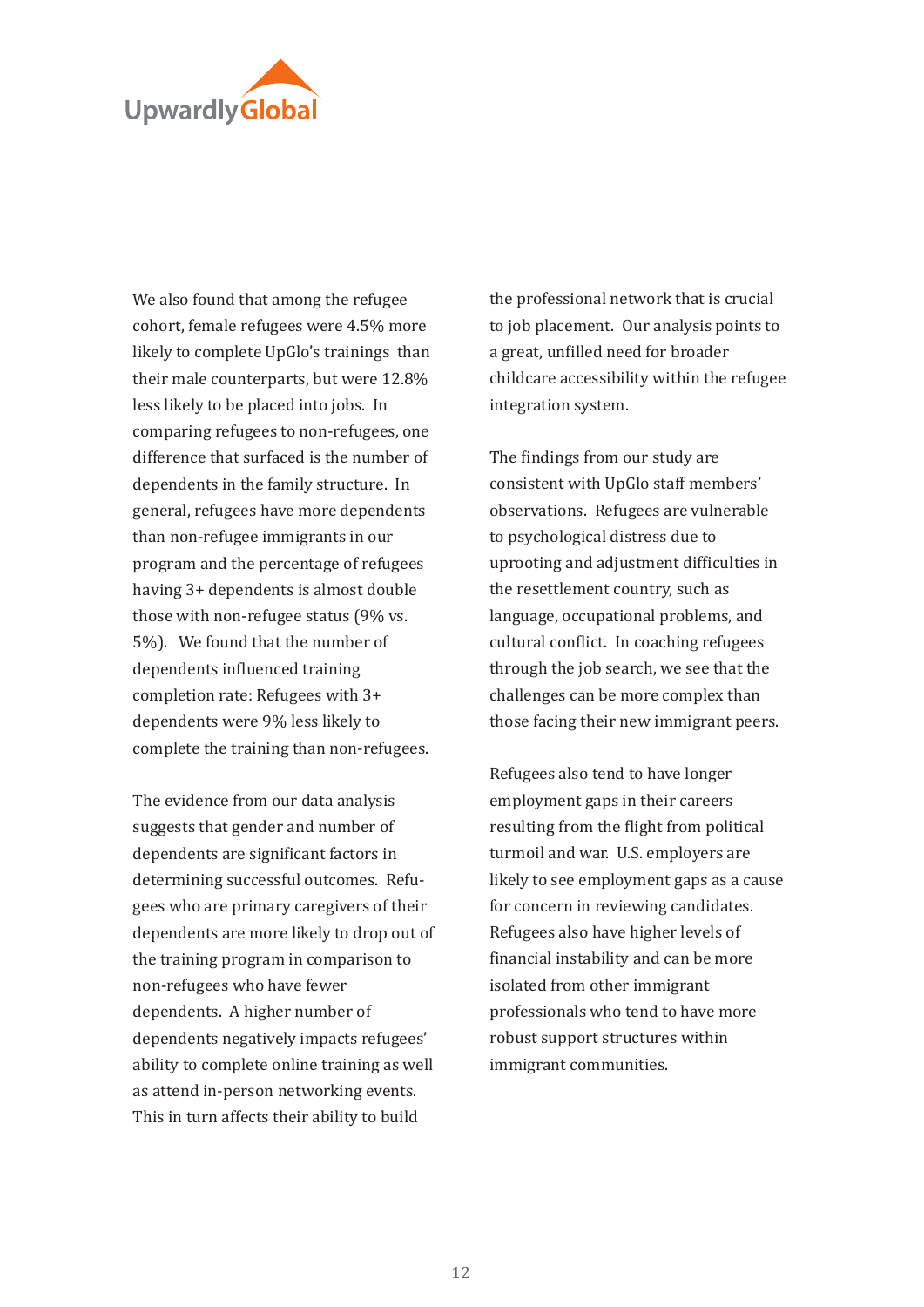

# **Why Invest in Immigrant and Refugee Integration?**

Launched at the Annual Meeting of the World Economic Forum in 2016, the Tent Partnership brings the private sector, NGOs including Upwardly Global, and governments together to help end the refugee crisis. Tent Foundation published the �irst comprehensive report, *Refugees Work*vi , looking at the socioeconomic benefits of refugee integration in developed countries. In this section, we summarize much of that research. We then bring the analysis back to the United States by looking at impact.

Many refugees and immigrants achieve success and contribute to their surrounding communities due to their diverse experiences and backgrounds. "Simply by being aware that there are several ways of approaching the problem, someone from a multicultural background is more likely to view any situation from multiple perspectives," says Donald Campbell, a leading psychologist in creativity research.<sup>vii</sup> Previous studies of the economic impact of migrants as a whole have shown that they make a positive contribution to the host country, aid the country of origin, and improve living standards for their children.viii

Accepting refugees is not only a humanitarian and legal obligation, but an investment that leads to long-term socioeconomic benefits. According to *Refugees Work*, welcoming refugees yields an immediate demand in addition to "deftness, dynamism, diversity, demographics and debt dividends".<sup>1X</sup> The International Monetary Fund (IMF) has estimated that every euro spent in welcoming refugees generates nearly a two euro return in economic benefits within five years.<sup>x</sup> In fact, Vietnamese refugees resettled in the U.S. in the late 1970s arrived with very little or no English and few assets or relevant skills. Yet, they now have a higher employment rate and greater average income than people born in the U.S. and they have played a great role in building trade relations and investment links with Vietnam.<sup>xi</sup>

We recognize that admitting refugees and facilitating their integration requires an investment, usually in the form of public funds and services. In fiscal year 2014, the budget for the U.S. refugee resettlement program was \$582 million, resulting in an \$8,300 perindividual cost.<sup>xii</sup> However, this investment yields significant benefits for the U.S. economy and society.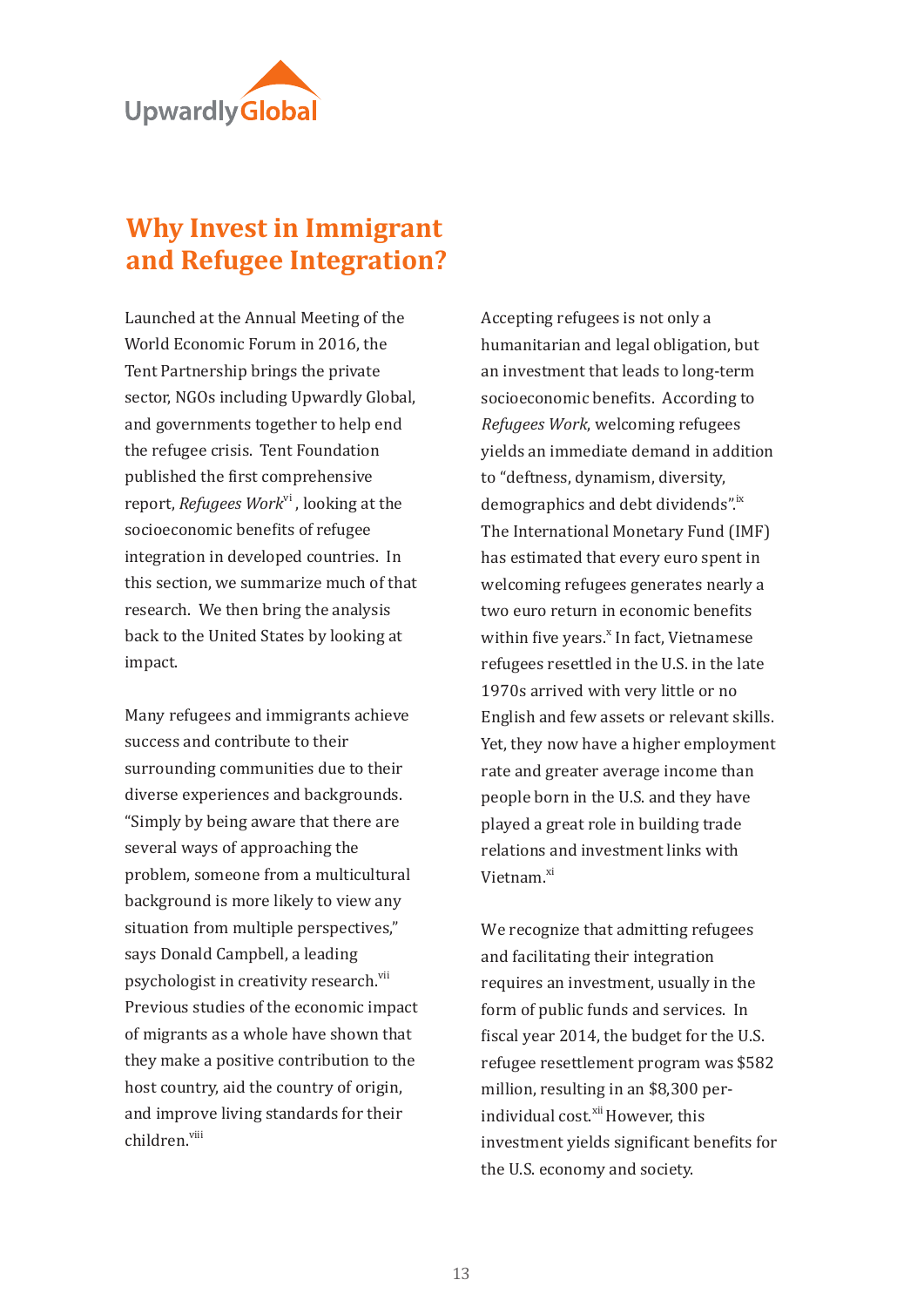

A September 18, 2017 article in The New York Times reported key findings from an unpublished study by the Department of Health and Human Services. The study found that refugees "contributed an estimated \$269.1 billion in revenues to all levels of government between 2005 and 2014. Overall, this report estimated that the net fiscal impact of refugees was positive over the 10-year period, at \$63 billion." xxiii

#### **Demand for Workers**

Currently, in many economies there are not enough workers (skilled and unskilled) to meet the economic demand. Consequently, an initial investment in job search programming and reskilling or upskilling for refugees can act as an economic stimulus.<sup>xiv</sup> In fact, in many American cities and states, labor shortages are weighing on overall economic growth, slowing the pace of expansion in fast-growing regions, even as unemployment remains high in select cities recovering from the 2008 recession.<sup>xv</sup> Instead, these regions could utilize refugee talent to �ill needs. The Organization for Economic Cooperation and Development (OECD) has estimated that additional government spending on refugees in the EU will boost growth by 0.1-0.2% of GDP. <sup>xvi</sup> In the example of Germany, the German Institute for Economic Research calculates that by

2030 refugees will have boosted the German economy by 0.5% through the demand dividend.<sup>xvii</sup>

## **Skills that Complement the Workforce**

There is a misconception that refugees' economic contributions depend on their skill level with only skilled refugees making a positive contribution and lower skilled ones having a negative impact. Refugees' contributions to the labor market depend on whether their characteristics are different and complementary to those of local workforce.<sup>xviii</sup> The belief that refugees or migrants are taking local jobs from natives happens to be incorrect as well. Refugees create jobs when they spend their wages and boost the demand for workers who produce goods and services. Further, when low-skilled refugees take low-skill jobs, it enables low-skilled locals to take higher skilled jobs they prefer, which increases wages and job satisfaction. For example, refugees who become construction workers allow for more positions as supervisors and building suppliers that natives fill.<sup>xix</sup> In economies, including the U.S., where there are shortages of workers with particular skills, skilled refugees boost productivity of local workers.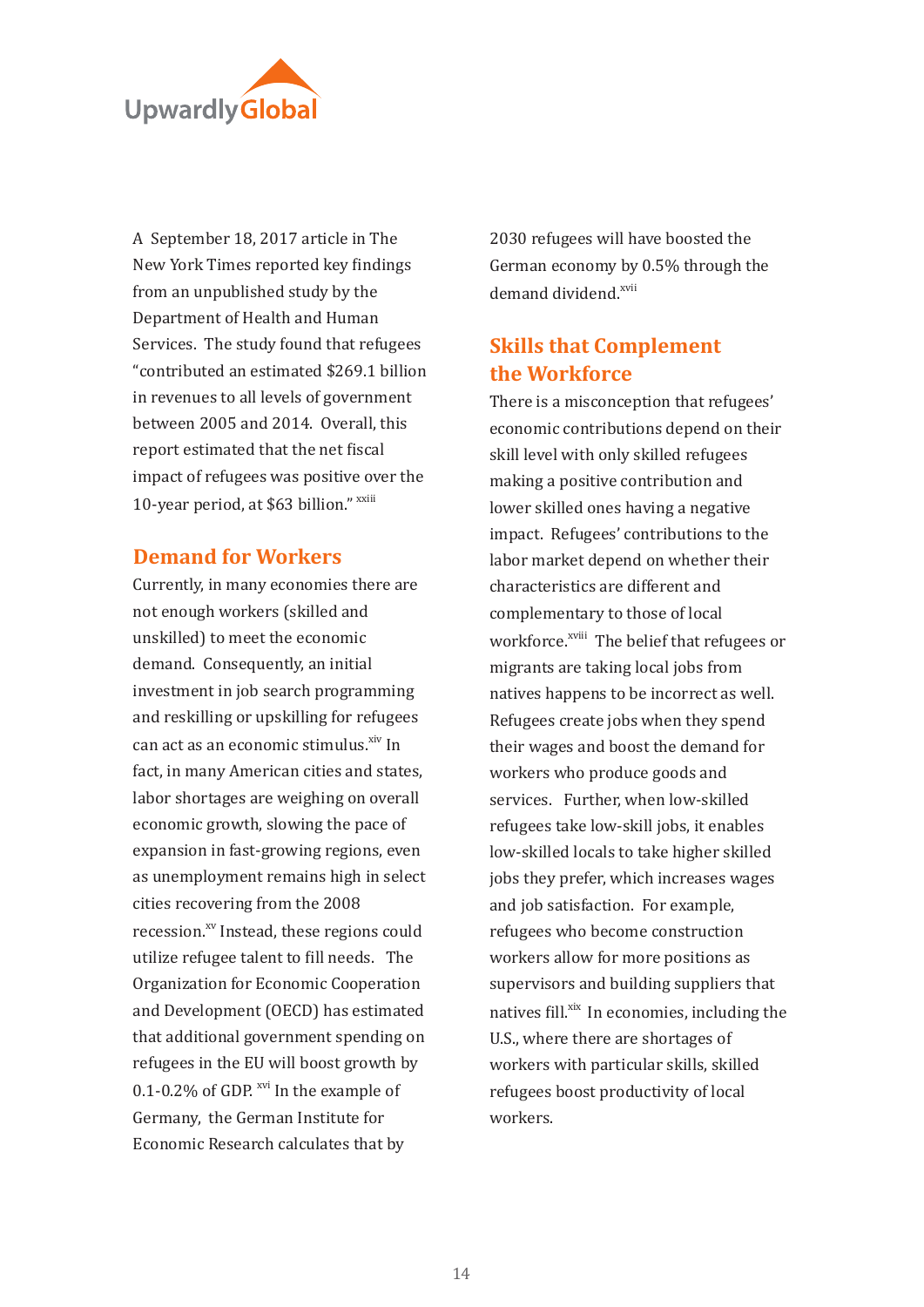

Conversely, there are significant skills gaps in the United States and other advanced economies. The National Federation of Independent Business found that as of September 2017, 49% of small businesses reported that they were unable to find qualified applicants to �ill job openings. Chief executive officers report shortages of workers for middle-class-wage jobs such as nurses, construction workers, truck drivers, oil field workers, automotive technicians, industrial technicians, heavy equipment operators, computer network support specialists, web developers, and insurance specialists.<sup>xx</sup> Many refugees possess the relevant skill sets to immediately help fill an advanced economy's skills gap, or could do so after receiving initial reskilling or upskilling support.

One notable statistic shows that refugees are just as educated as the native born population. 28% of refugees aged 25 and older have bachelor's degrees or higher, a similar statistic to the U.S.-born population. When the data are parsed, refugees from certain countries are more educated on the whole than the U.S. population – notably Iranians,

Russians, and Ukrainians.<sup>xxi</sup> The Ewing Marion Kauffman Foundation found that in 2012, immigrants to the U.S. were almost twice as likely to start a business as native-born Americans. "More than 40% of Fortune 500 companies in 2010 were founded by an immigrant or the child of an immigrant."<sup>xxii</sup> Of these founders, refugees include:

- Andy Grove, Hungarian refugee, founder of Intel with a value of \$163 billion in 2015.
- Jan Koum, Ukrainian refugee, founder of WhatsApp which in 2014 was purchased by Facebook for \$22 billion.
- Steve Jobs, the son of a Syrian refugee, co-founder of Apple, currently valued at an estimated \$750 billion.

The Partnership for a New American Economy recently found that more than three in four patents generated at the top patent-producing U.S. universities had at least one foreign-born inventor in  $2011$ <sup>xxiii</sup>. Diversity brings innovation and boosts productivity, and by hiring refugees many employers could bring higher profits to their businesses.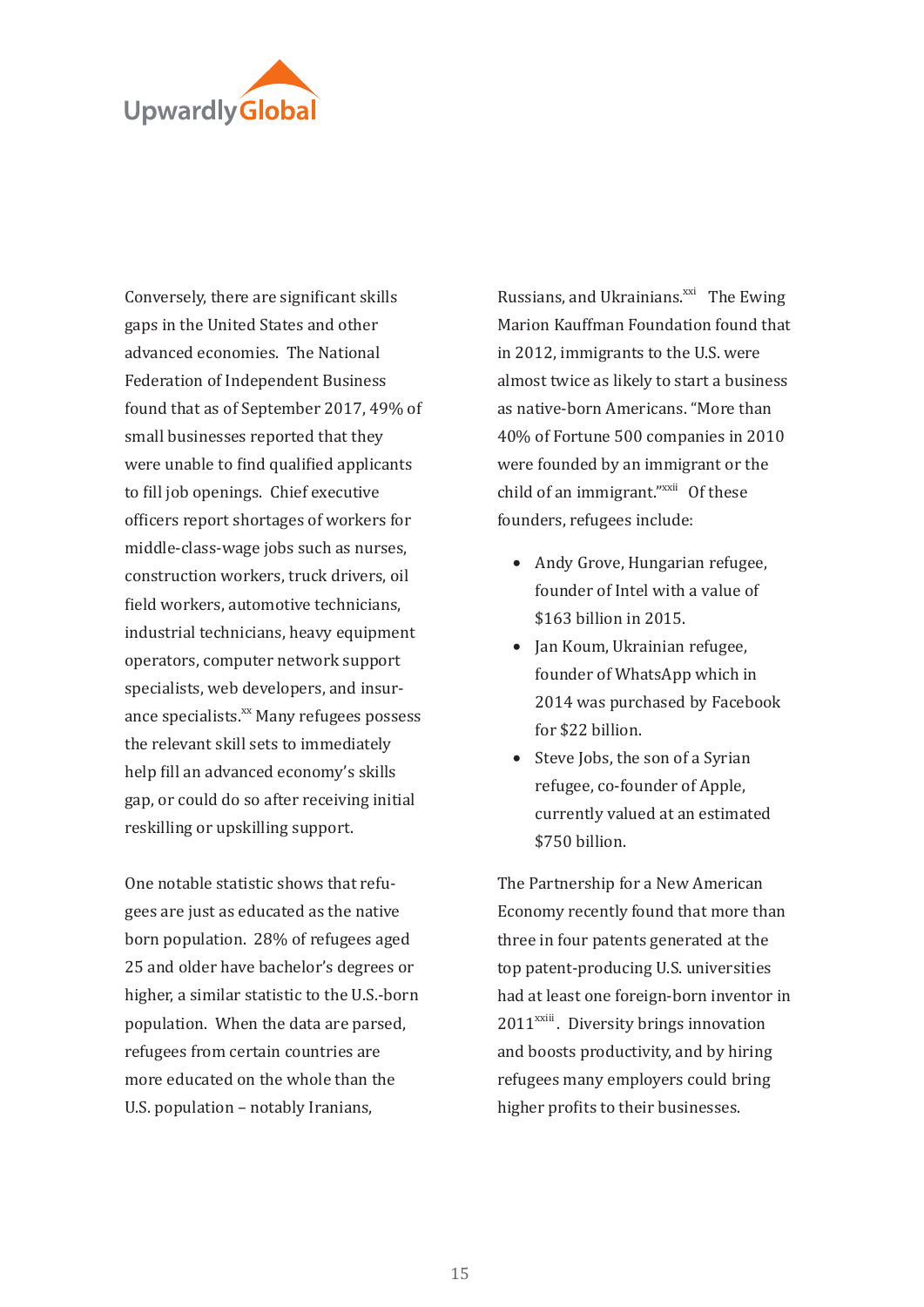

#### **Youth Movement**

Finally, as the data in the appendix show, the majority of refugees arriving in the U.S. are young adults. The median age in 2013, for example, was 25 years. Younger refugees are a particular bene�it to an aging society. It is estimated that the ratio of working-age population to retirement-age population in the U.S. is going to fall from 4.5 to 2.8 in the next 15 years, meaning the number of eligible native workers is declining. Due to the Baby Boom generation retiring and people living longer, millions of retirees need to be supported by a declining native working-age population. Without migration, the retirement-age population is projected to increase by 8 million to 17.4 million between 2015 and 2020.<sup>xxiv</sup> Young and hard-working refugees could boost the aging U.S. labor force. Further, refugees who have been educated abroad are net contributors to public �inances because the cost of education has been borne by education systems outside the U.S.

#### **Case Studies**

In 2012, 598 refugees were resettled in Cleveland, Ohio, adding to a refugee community of more than 4,000, including people from Bhutan, Ukraine, Burma, and Somalia.

The refugee resettlement member organizations spent an estimated \$4.8 million on refugee services including

staff salaries, purchasing supplies, clothing, and transportation. The impact of resettling refugees was measured from three sources: Household spending of the refugee families, refugee-owned businesses, and refugee service organizations. Once adjusted to their new life, they have provided substantial contributions to the local economy and workforce. The study found that the total economic impact of refugees in the area in 2012 was \$48 million and the creation of 650 jobs. The total fiscal impact has been estimated at \$2.7 million in tax revenue alone to local and state governments.<sup>xxv</sup>

In a study commissioned by the Tennessee State Legislature, the Fiscal Review committee of the State of Tennessee examined the net economic impact of the refugee resettlement program on the state since 1990. Based on the attain-able information collected, on average, refugees and their descendants have accounted for 0.73 of the state's population since 1990.

Cumulatively, they estimated that the state expenditures attributed to refugees and their descendants was at least \$753 million since 1990, while the cumulative state revenue was \$1.4 billion. Over a 22-year span, the study calculates that refugees have contributed a net gain of \$634 million to the state's economy.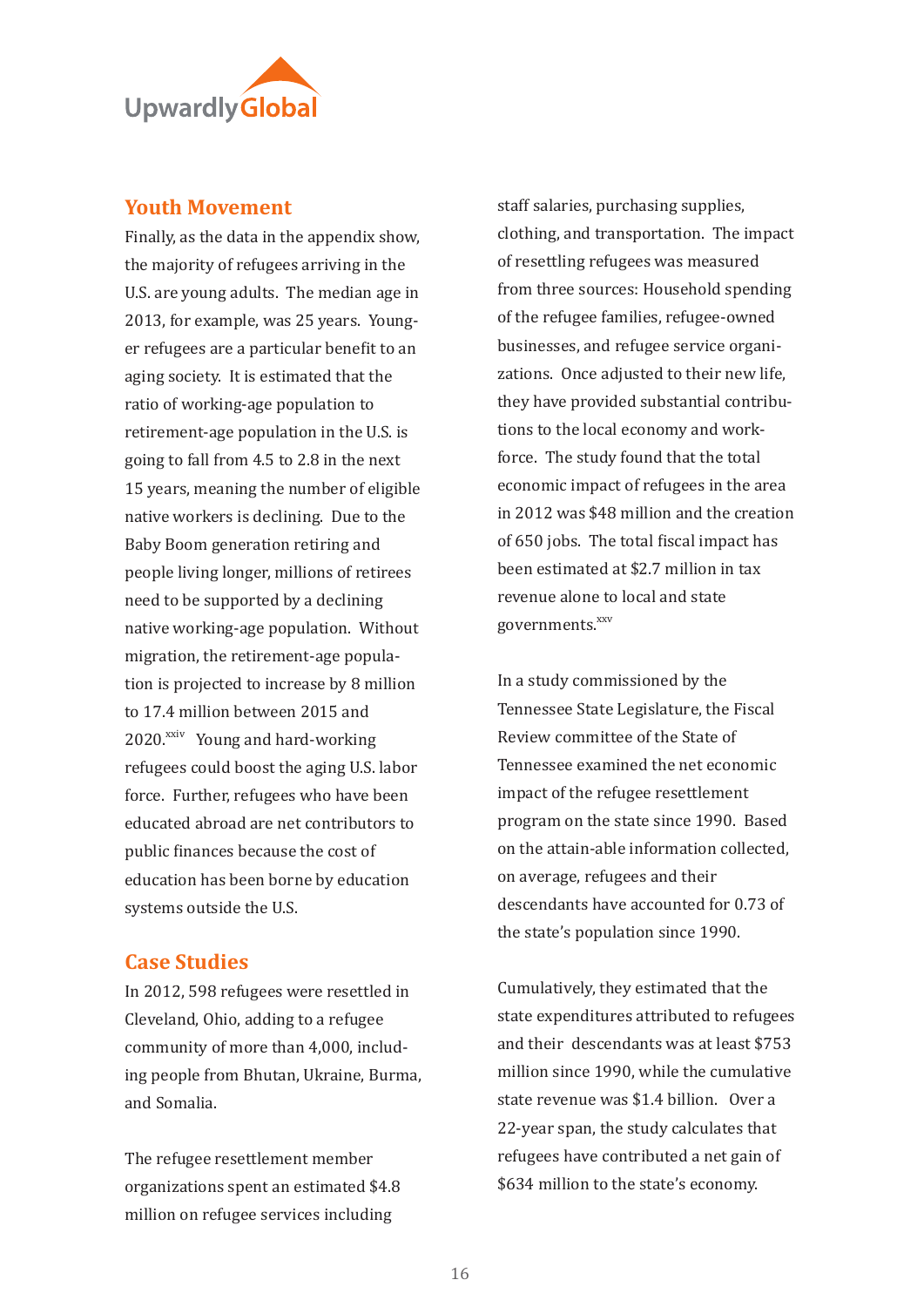

# **Upwardly Global's Experience with Barriers to Placement**

Since 2001, Upwardly Global has accepted 3,265 refugees into our job search program. As of October 2017, we have helped 1,199 secure jobs within professional �ields. Upwardly Global's job search coaches, called Employment Service Associates (ESAs), are the backbone of our work. ESAs have daily conversations with refugee job seekers to help them create job search strategies, update their resumes, prepare for interviews, and navigate the professional and personal challenges that come with arriving in the United States without a support system or knowledge of the American job market. In the thousands of conversations that ESAs have had with refugee job seekers, some recurring themes have surfaced and continue to arise that are either unique to refugee job seekers or more pronounced in their job search experience compared to non-refugee participants.

The following are barriers that Upwardly Global job coaches have identified to be common and at times unique to the refugee job search experience:

- A focus on attaining a job as quickly as possible, often low paying and requiring few skills, prevents refugees from allocating an appropriate amount of time and energy to securing employment that matches their skill set
- Refugees receive support from multiple service providers, many of which offer conflicting advice on building a strategy and setting realistic expectations for a job search
- Lower levels of English proficiency
- Mental health challenges related to previous circumstances in their home country or difficulty adjusting to new surroundings
- Significant gaps in work experience

These barriers affect many job seekers within our program, but they affect most refugee job seekers.

Obtaining any type of employment is important for new refugees – it can provide self-con�idence in individuals who are able to provide for their families and facilitate interaction with long-term community members.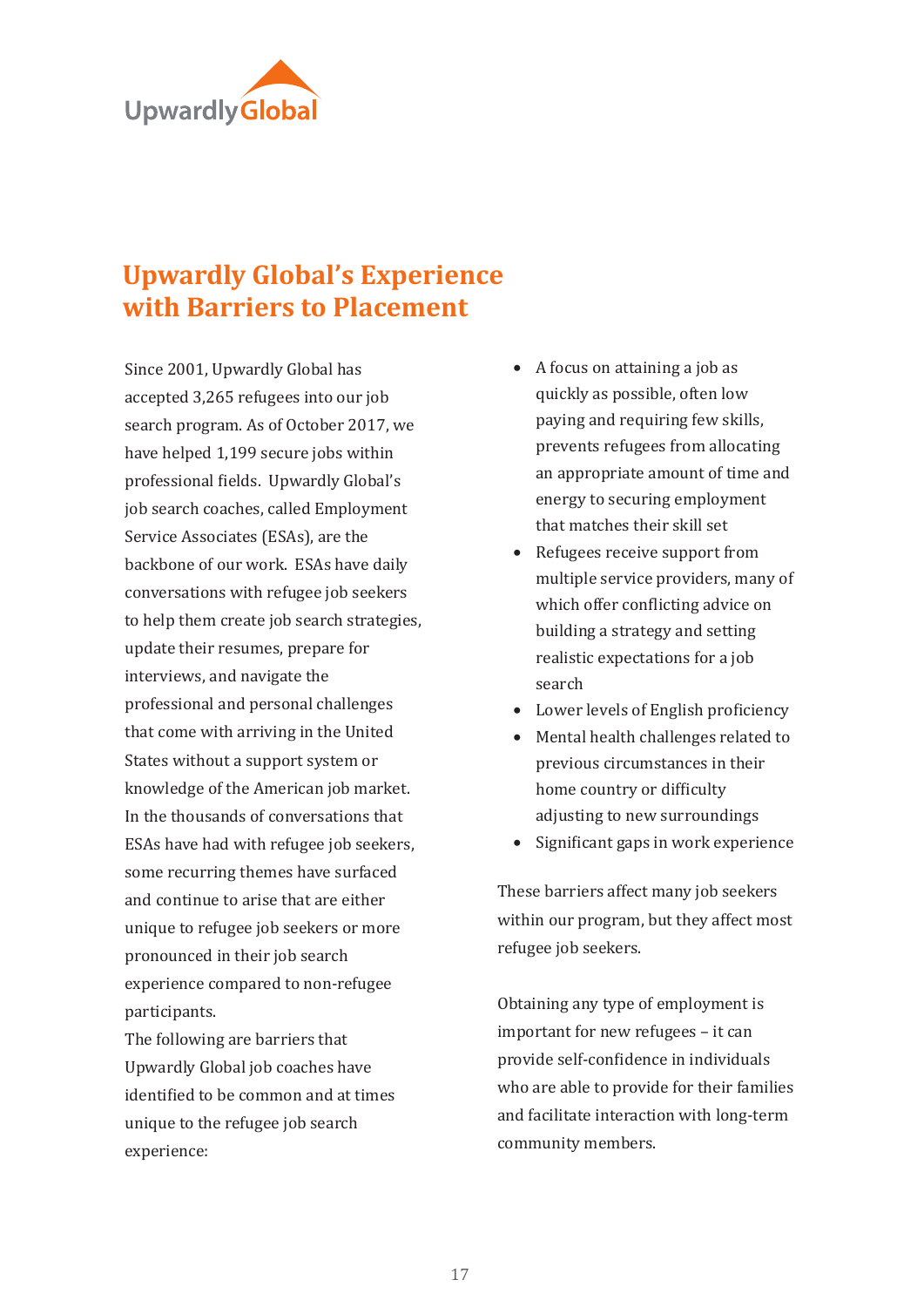

However, these first jobs often take precedent over a more robust job search that could lead to employment in more lucrative professional �ields that utilize a job seeker's unique skills. As evidenced by data analysis discussed in previous sections, a common problem is that refugee job seekers are unable to commit the time and resources required for a professional job search because of the long hours and inflexible schedules at a survival job.

Additionally, a newly-arrived refugee can find it confusing to identify and balance employment priorities when receiving conflicting advice about strategy. With some service providers focusing on support for immediate employment and others focusing on assistance with a professional job search, refugees feel pulled in different directions and struggle to identify a coherent strategy. A combination of signi�icant gaps in work experience, low level of English pro�iciency, and mental health challenges can make a survival job appear to be the most appropriate route for employment, even for professional refugees. These challenges are more likely to affect refugees than non-refugee immigrants by virtue of their circumstances of forced migration – long gaps in employment often stem from many years, at times more than decade, in refugee camps awaiting resettlement. While many non-refugee immigrants plan their moves to the U.S. and begin

honing their English skills in advance, refugees are forced to flee quickly without any knowledge of their final destination, thus making planning for resettlement with language training difficult. On top of this, mental health issues stemming from the escape of violence and persecution, often compounded by years in a refugee camp, are a frequent challenge that resettlement service providers are often under-equipped to support. Even upon resettlement, an uncertain political climate and difficulty navigating the immigration system can discourage refugee job seekers from searching for professional jobs.

Though not unique to refugees, but perhaps particularly helpful for refugees where communities are less diverse, integration into a local community has a myriad of benefits that can indirectly move refugees towards a successful job search. Integration into local communities creates opportunities for refugees to speak English and acculturate with local populations, to develop a sense of support and security, and to feel some alleviation from emotional trauma.

Based on the stories of more than 1,000 refugee job seekers, ESAs have noted that rebuilding a career and rebuilding a community are both directly and indirectly related.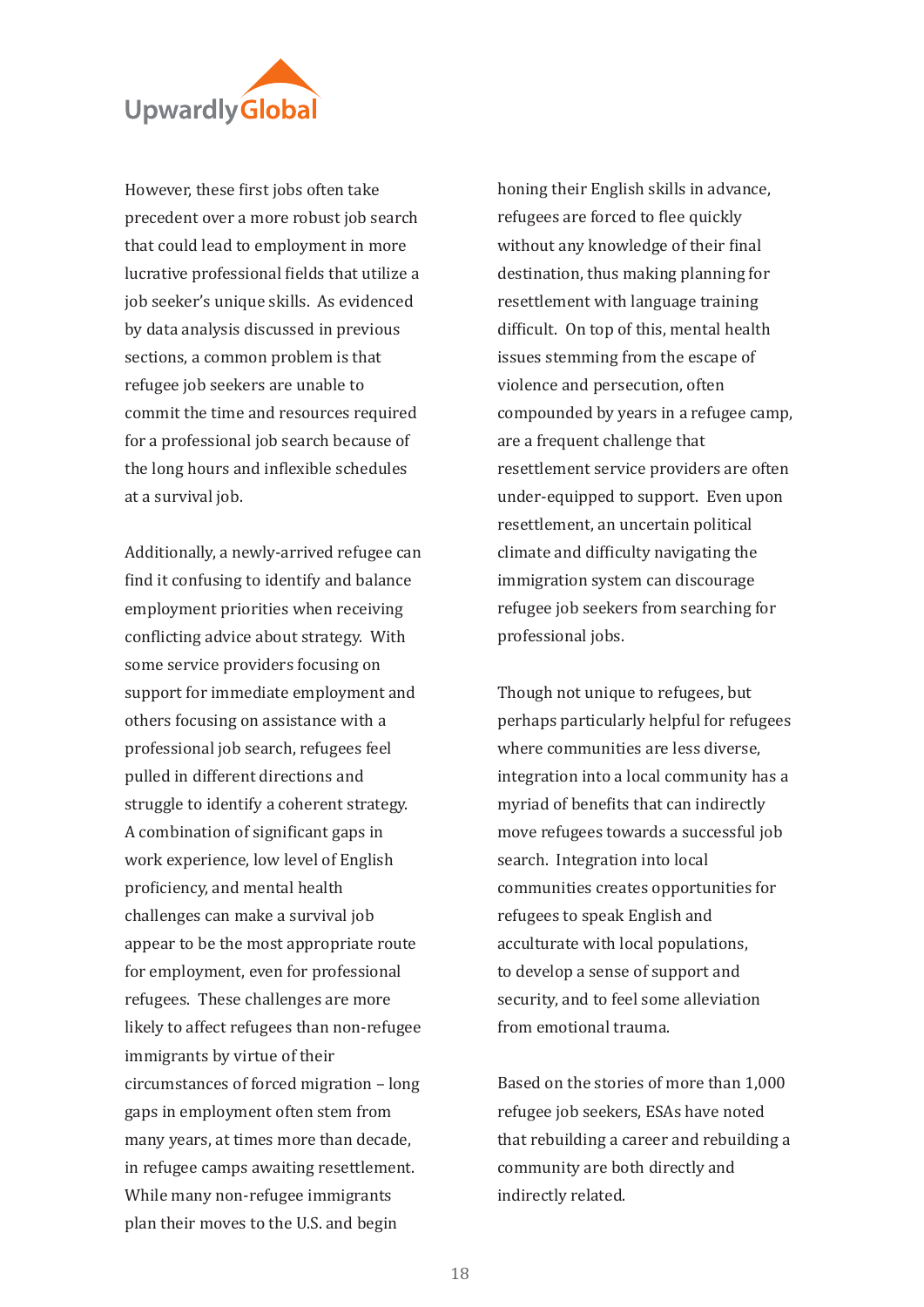

## **Next Steps and Policy Recommendations**

## **Collect better data on refugee demographics and education attainment**

There is an overall lack of consistency and data on refugee demographics and their skills upon arrival to the United States. The U.S. Refugee Processing Center (USRAPS) collects voluntary surveys, however, the data are inconsistent and missing for most countries (for instance, the data points on refugees from Afghanistan are different from those from Iraq). To evaluate the impact of resettlement programs and design appropriate integration for the population, better data must be collected by all actors. The Urban Institute is currently fielding the Annual Survey of Refugees for the U.S. Office of Refugee Resettlement and leading an effort to assess and redesign the survey while convening stakeholders to set a policy research agenda on refugee self-sufficiency and integration in the United States.<sup>xxvii</sup>

#### **More virtual programs**

We have found that taking care of family, lack of transportation, or having a survival job are each likely to hinder refugees from attending in-person and local professional networking events and programs. At UpGlo, we have successfully provided virtual networking events where job seekers are connected

to other professionals in the convenience of their home. We encourage service providers to create more virtual opportunities for refugee professionals to meet other professionals and build their network.

#### **Female-focused programs**

Gender is an important aspect of immigrant integration. Our analysis shows that although more female refugees complete job search training, fewer of them achieve job placement. Creating female-focused programs for refugee job seekers could assist refugee women to succeed at a higher rate. This recommendation can be closely tied to virtual events recommendations.

## **Add English in the Workplace focused trainings**

Our data analysis shows the importance of advanced English speaking skills leading to higher placements rates. In addition to providing training on resume development, interviewing, cover letter development, networking, and creating a LinkedIn pro�ile, service providers should assist refugee job seekers with interactive trainings focused on moving ESL learners from general fluency to workplace fluency, which greatly increases a job applicant's con�idence in their job search and ability to succeed at work.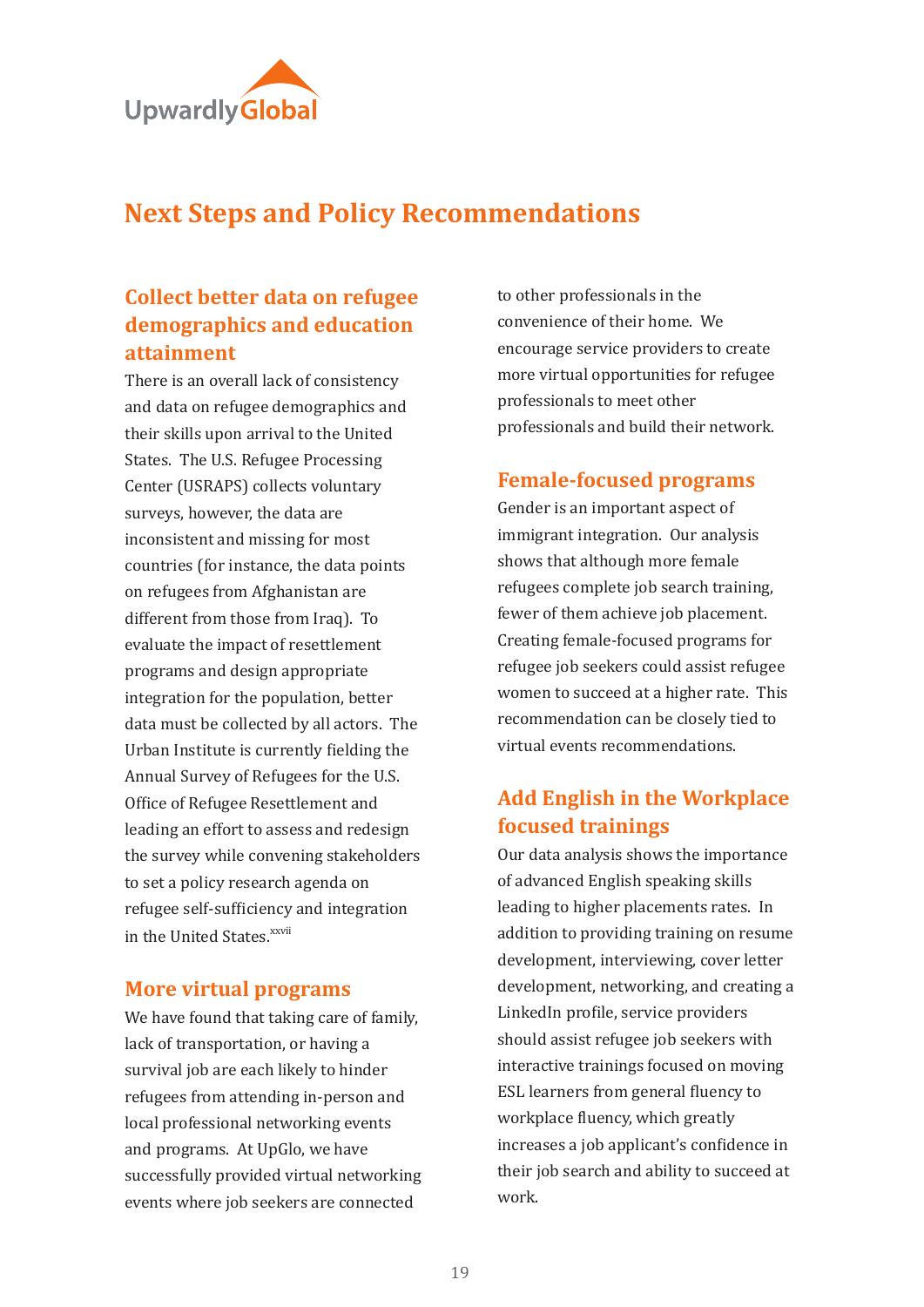

## **Childcare services for refugees with a large number of dependents**

This research report points out the need to create inclusive approaches that address specific needs of the refugee population who are unemployed or work in low-skilled jobs regardless of where they acquired their skills and education. As evidenced by our data, refugees with a large number of dependents do not fare as well in the job market; our recommendation is to provide childcare to refugees while they are searching for work.

## **Replicate workforce integration programs**

Just as the congressional Refugee Act of 1980 standardized resettlement services for all refugees, we must standardize workforce integration services for all refugees.

Because many services are funded by community foundations for local impact, we lack a mechanism to replicate proven workforce programs across the country.

## **Employer-focused training and inclusion programs**

Upwardly Global has found that when employers conscientiously educate their recruiting teams and hiring managers on what it means to have a foreign degree and experience, and how immigration channels function with different types of work authorization, both the employers and the skilled immigrant job seekers benefit. Nonprofits and government agencies alike can help to educate employers on these different topics, help make direct introductions, and hold events for networking. All of this can help employers understand policies as well as cultural differences.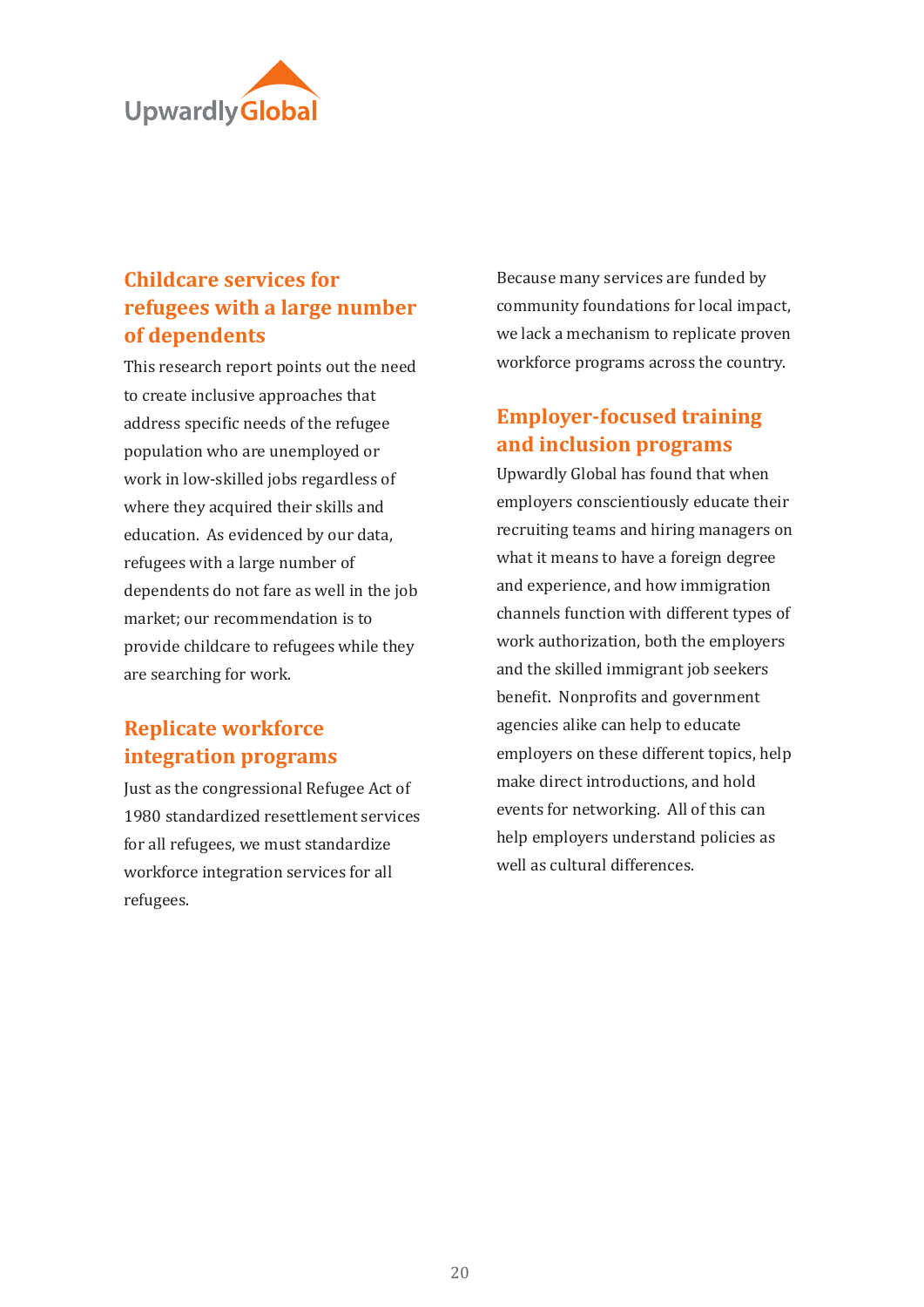

# **Conclusion**

All refugees who bring their professional talent and skill sets to the United States should have the opportunity to reach their full potential. As a nation, we have an ethical responsibility to support those fleeing violence and persecution, as well as an economic incentive to facilitate refugees moving back into their careers. Refugees bring a diversity of skills and abilities that can complement the native-born workforce and strengthen our economy. When encountering the additional barriers to full economic integration that refugees face, communities and institutions can use the recommendations presented in this report to more quickly move refugees to full economic integration.

The recommendations in this paper are meant to build and continue the conversation about the economic integration of refugees and inspire potential partners to take action.

Government, business, and the nonpro�it sector all have a role to play in investing in refugees' economic success. While businesses can rethink hiring practices to be more inclusive and community organizations can offer programming, government at all levels can function as a facilitator and convener that encourages new and innovative integration techniques. We all should have an interest in the full economic integration of refugees – in 2016, UpGlo helped 247 refugees gain full-time positions with an average income of \$47,000 per year. Through a one-time intervention, UpGlo and our partners helped our clients lift themselves out of poverty and become significant economic contributors. It's exciting to imagine what could be accomplished with more partnerships between government, business, and the nonpro�it sector.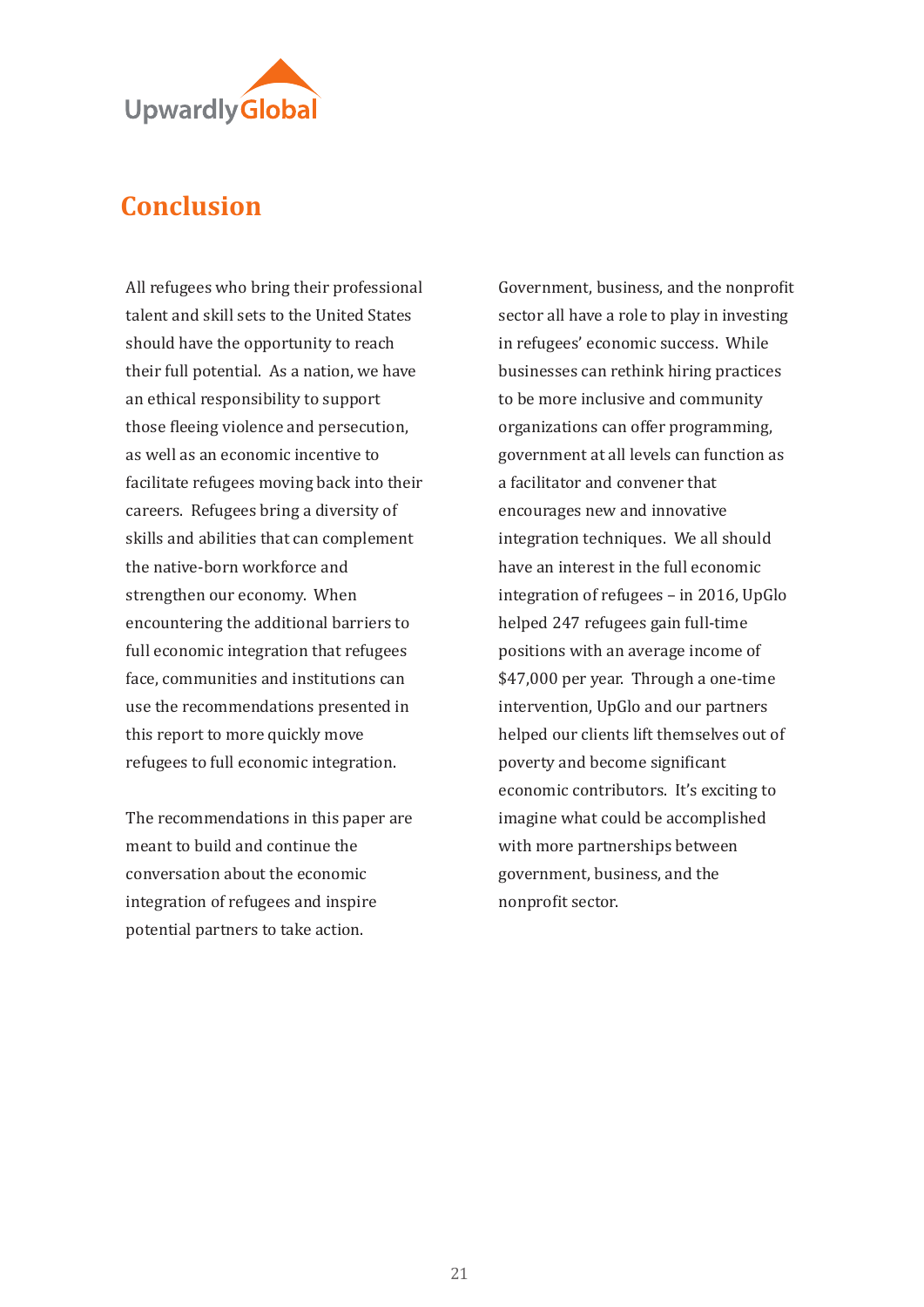

# **Appendix**

----

*Table 1. Types of Statuses and Legal Rights for Persecuted Populations in the United States* 

There are five types of legal statuses given to persecuted and vulnerable populations seeking resettlement in the U.S. discussed in this paper: a refugee, an asylee, a Special Immigrant Visa holder, a parolee, and one with temporary protected status. All these groups are screened extensively by various government agencies.

The commonality for all three groups is the fear of persecution and inability to return back to their country of origin. Although the timeline for work authorization and permanent residency may differ for each group, all are eligible to seek assistance from the resettlement community.

| <b>Legal Status Definition</b>                                                                                                                                                                                                   | <b>Right to Work</b>                                                                                                                                                                                                                                       | <b>Right to Permanent</b><br><b>Residency</b>                                                    |
|----------------------------------------------------------------------------------------------------------------------------------------------------------------------------------------------------------------------------------|------------------------------------------------------------------------------------------------------------------------------------------------------------------------------------------------------------------------------------------------------------|--------------------------------------------------------------------------------------------------|
| Asylee - fits requirements of living<br>under the threat of persecution. The<br>status is similar to that of a refugee but<br>an asylee is already present in the<br>United States or is seeking admission at<br>a port of entry | Apply for work authorization 150 days<br>after submitting a completed<br>application for asylum. The work<br>authorization can be extended by<br>USCIS for the length of time required<br>to finalize and adjudicate an asylee's<br>application for asylum | Eligible to apply one<br>year after being granted<br>asylum                                      |
| <b>Parolee</b> – an individual who is<br>ineligible to enter as a refugee or<br>immigrant may be granted<br>seldom-used parole for humanitarian<br>or emergency reasons.                                                         | May have temporary work<br>authorization, but may qualify after<br>one year                                                                                                                                                                                | Certain parolees are<br>eligible for permanent<br>residency after one year                       |
| <b>Refugee</b> – is a person of special<br>humanitarian concern demonstrating<br>fear of persecution; located outside of<br>the U.S. and is not firmly resettled in<br>another country                                           | Receive permanent work authorization<br>upon admission to the United States                                                                                                                                                                                |                                                                                                  |
| Special Immigrant Visa - an Afghan or<br>Iraqi translator who has served the U.S.<br>government and is under threat of<br>persecution due to their work                                                                          | Similar to refugees, receive permanent<br>work authorization upon admission to<br>the United States                                                                                                                                                        | Eligible to apply one<br>year after the date of<br>admission                                     |
| <b>Temporary Protected Status -</b><br>temporary immigration status, granted<br>to citizens from certain eligible nations                                                                                                        | Eligible to receive employment<br>authorization document, depending on<br>whether they have approval on initial<br>form                                                                                                                                    | Receive permanent<br>residency upon arrival<br>Does not typically lead<br>to permanent residency |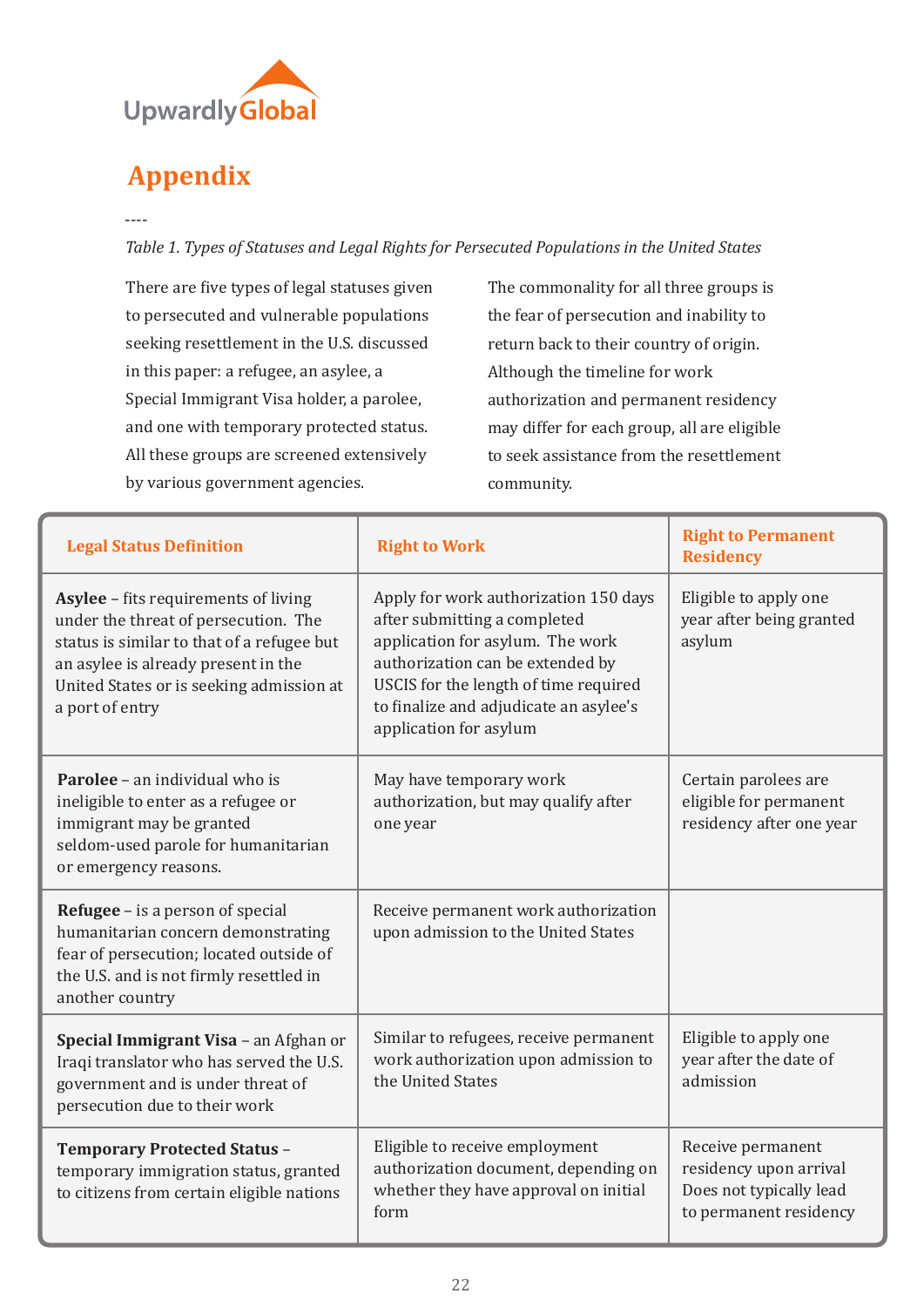

### **Section 2. Additional Data**

Since 1975, the U.S. has resettled more than 3 million refugees. Although the United States refugee resettlement program is the largest – and one of the oldest – in the world, the Federal Refugee Resettlement Program was only officially set up in 1980. Since the ruling of the 1980 Act, annual admissions have ranged from 207,116 in 1980 to a low of 27,100 in 2002 due to the September  $11<sup>th</sup>$ attacks.<sup>xxvii</sup> Although the number of refugees has had a steady but slow increase post-2002, it has not gotten back up to the high �igures of the 1980s and 1990s *(Graph 1.).* 



Graph 1. *U.S. Refugee Admissions by Region FY 1975-2017*. Refugee Processing Center (USRAPS) Data April 2017.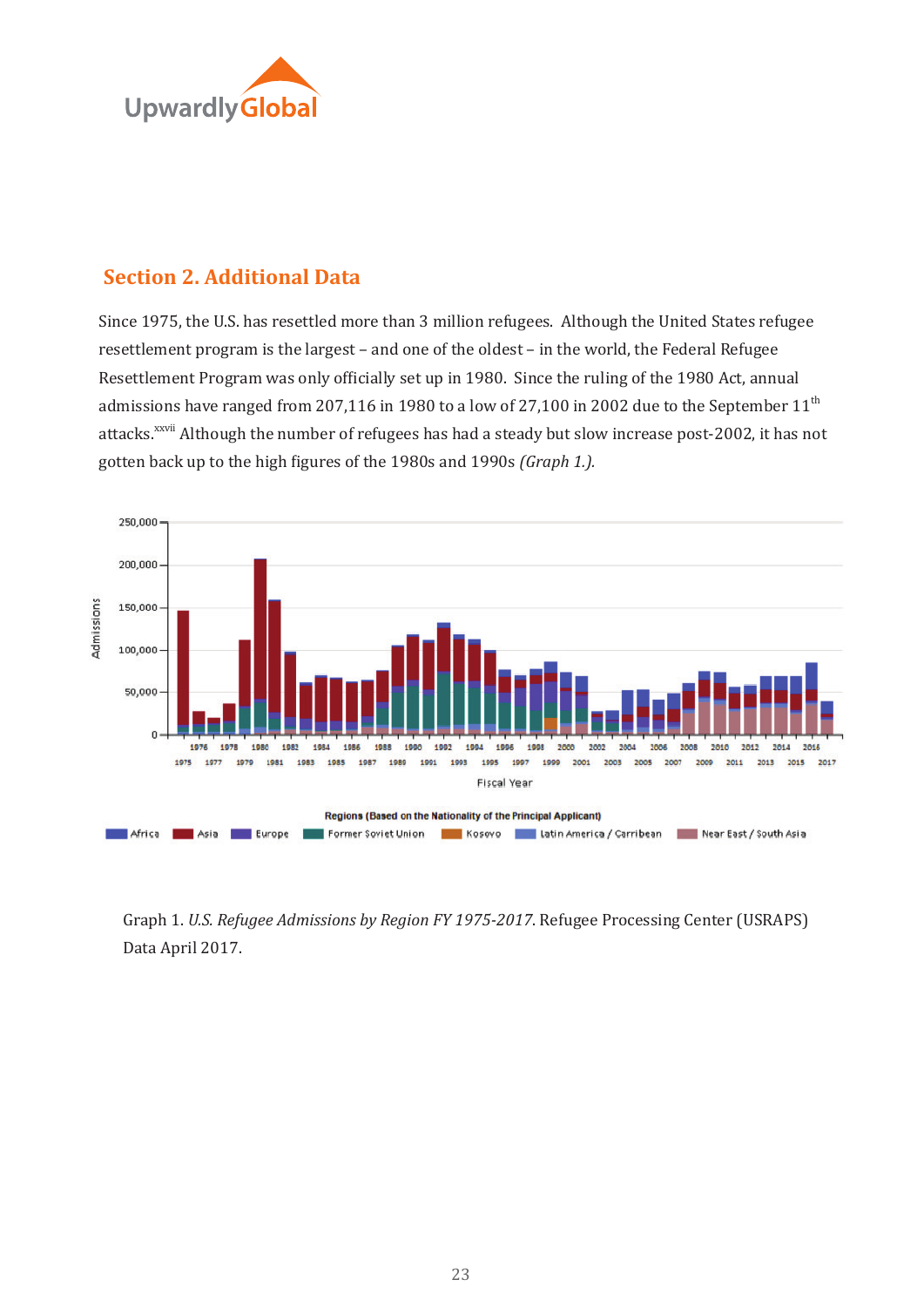

## **U.S. Refugee Population and Demographics**

Due to fluctuating international crises, the demographics of admitted refugees has changed over time as well. Every year, the President, in consultation with Congress, determines the admission ceiling in response to ongoing humanitarian crises in the world. Consequently, the top ten countries of origin of refugees in fiscal years (FY) 2014-2016 included Iraq, Burma, Democratic Republic of Congo, Syria and Somalia due to ongoing conflicts and civil wars in those countries.

In this section, we mainly focus on the refugee population from these top 10 countries. We have created three interactive dashboards of the refugee population demographics. Below are static graphs of two of them, but please visit **[https://public.tableau.com/profile/](https://public.tableau.com/profile/upwardly.global#!/) [upwardly.global#!/](https://public.tableau.com/profile/upwardly.global#!/)** to view and manipulate the dashboards. Each dashboard consists of interconnected maps and graphs filtering specific data by fiscal years and other variables. The first dashboard includes graphical representation of Refugees by Country of Origin and by state in which they resettle.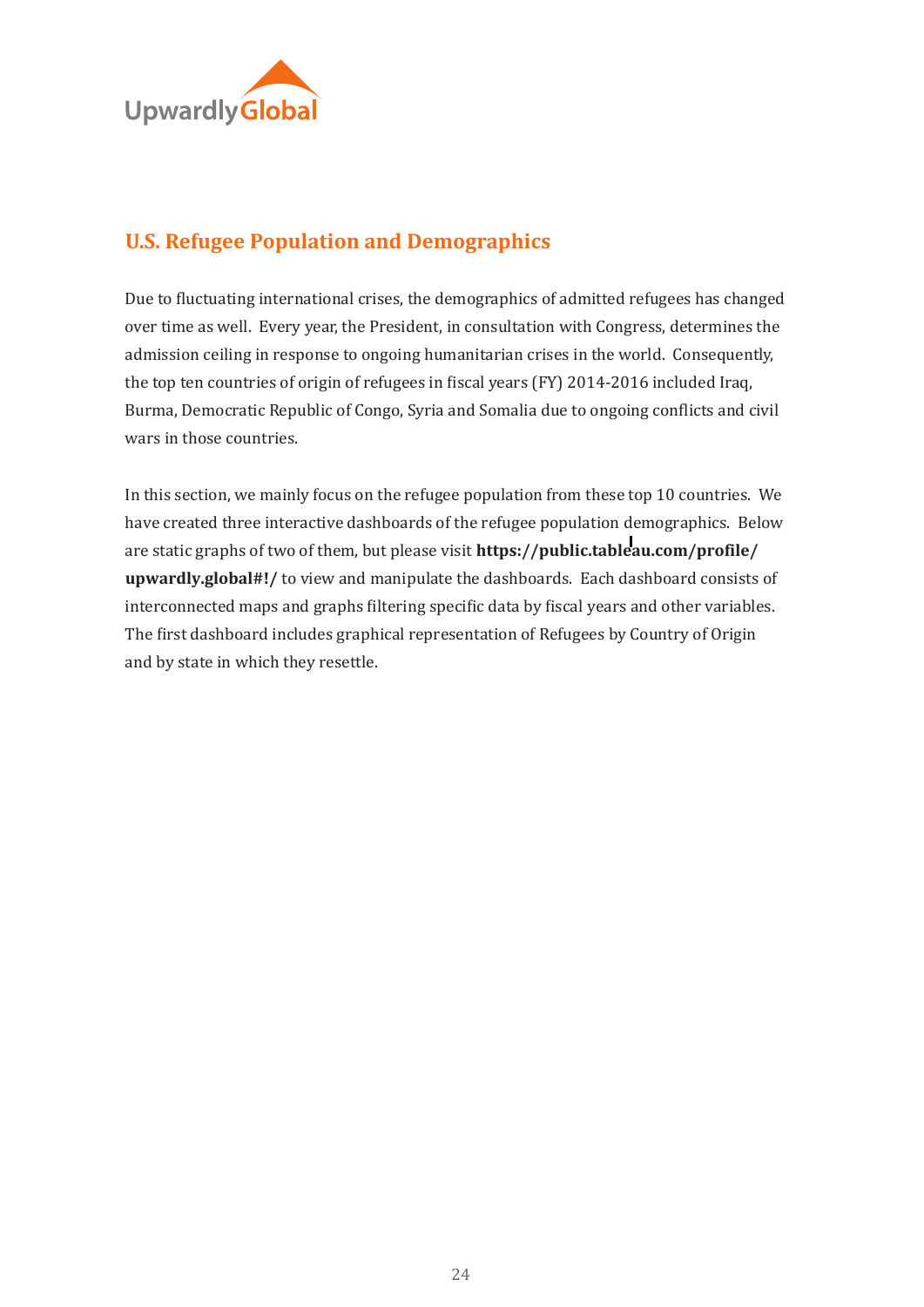

# **Refugees by Origin Country (Top 10)**





# Refugees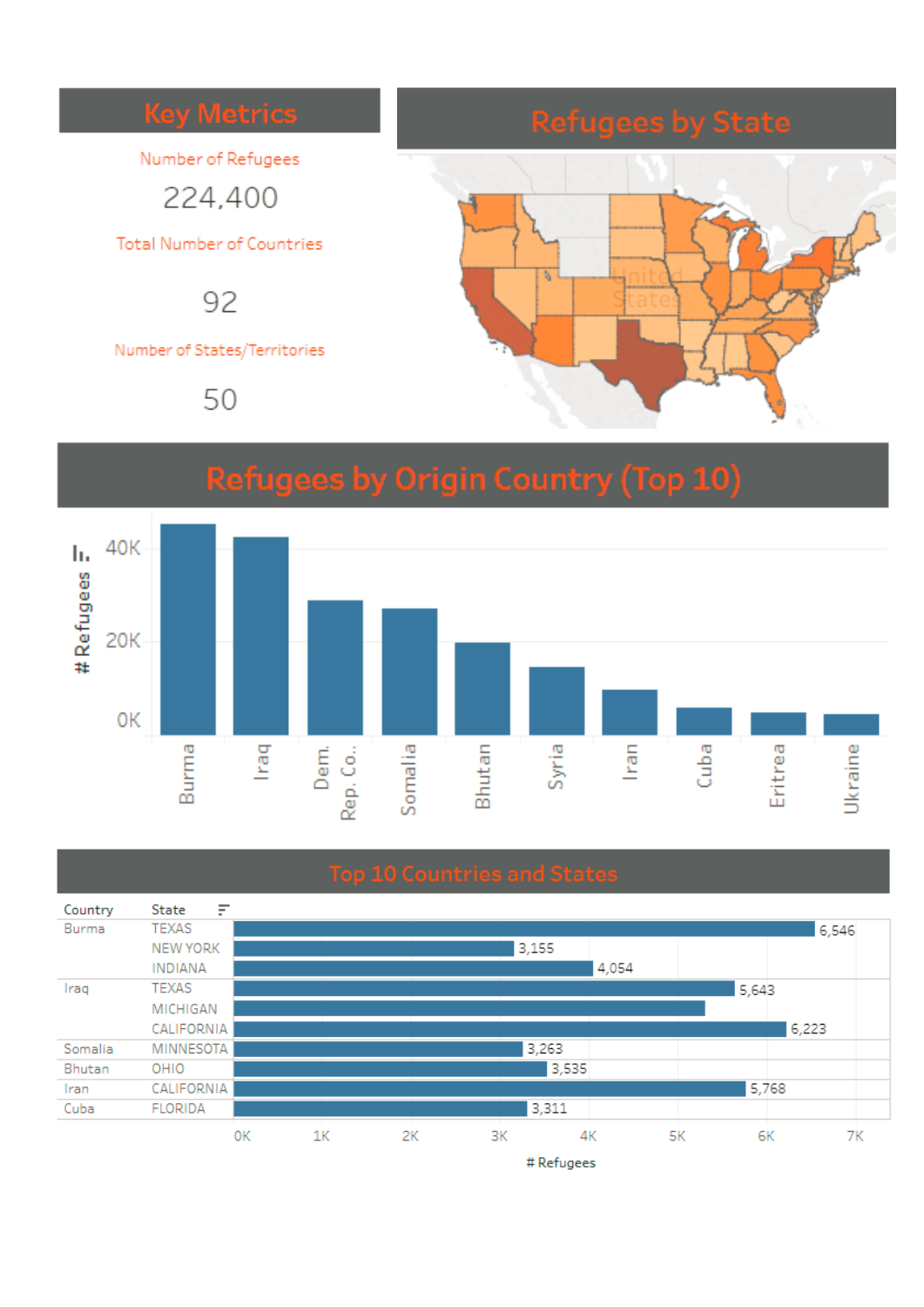

The second dashboard includes data around Refugees by Continent and month they are resettled and is not pictured here. The third dashboard, below, includes demographic data around age, education, ethnicity, religion, and gender of refugees resettled. All of these dashboards are from fiscal years 2014-2016 and are interactive if viewed online.

|          | Demographic Breakdown |              |                    |
|----------|-----------------------|--------------|--------------------|
| Under 14 | Age 21 to 30          | Age 14 to 20 | Age 51 to<br>64    |
|          | Age 31 to 40          | Age 41 to 50 | Age 65<br>and Over |



| Demographic By Country |             |        |        |       |         |       |        |         |       |        |                |                    |
|------------------------|-------------|--------|--------|-------|---------|-------|--------|---------|-------|--------|----------------|--------------------|
| Category               | Afghanistan | Bhutan | Congo  | Cuba  | Eritrea | Iran  | Irao   | Somalia | Sudan | Syria  | <b>Ukraine</b> | <b>Grand Total</b> |
| Under 14               | 1,340       | 4,818  | 11,817 | 997   | 1,548   | 1,062 | 12,576 | 10,325  | 1,458 | 6,889  | 1,375          | 54,205             |
| Age 14 to 20           | 1,111       | 3.026  | 5,661  | 749   | 923     | 707   | 4.625  | 4,291   | 476   | 1,761  | 546            | 23,876             |
| Age 21 to 30           | 836         | 4,242  | 4,956  | 451   | 1,123   | 2,295 | 8,831  | 6,097   | 914   | 1,634  | 825            | 32,204             |
| Age 31 to 40           | 531         | 2,917  | 2,918  | 901   | 890     | 2,028 | 7,119  | 3,052   | 923   | 2,297  | 621            | 24,197             |
| Age 41 to 50           | 356         | 2.141  | 1,927  | 1,457 | 361     | 1,109 | 4,130  | 1,824   | 390   | 1,218  | 412            | 15,325             |
| Age 51 to 64           | 162         | 1,859  | 1,180  | 877   | 161     | 1,472 | 3,475  | 1,009   | 164   | 455    | 482            | 11,296             |
| Age 65 and Over        | 64          | 1,023  | 327    | 511   | 27      | 1,032 | 1,569  | 280     | 26    | 120    | 223            | 5,202              |
| <b>Grand Total</b>     | 4,400       | 20,026 | 28,786 | 5,943 | 5,033   | 9,705 | 42,325 | 26,878  | 4,351 | 14,374 | 4,484          | 166,305            |

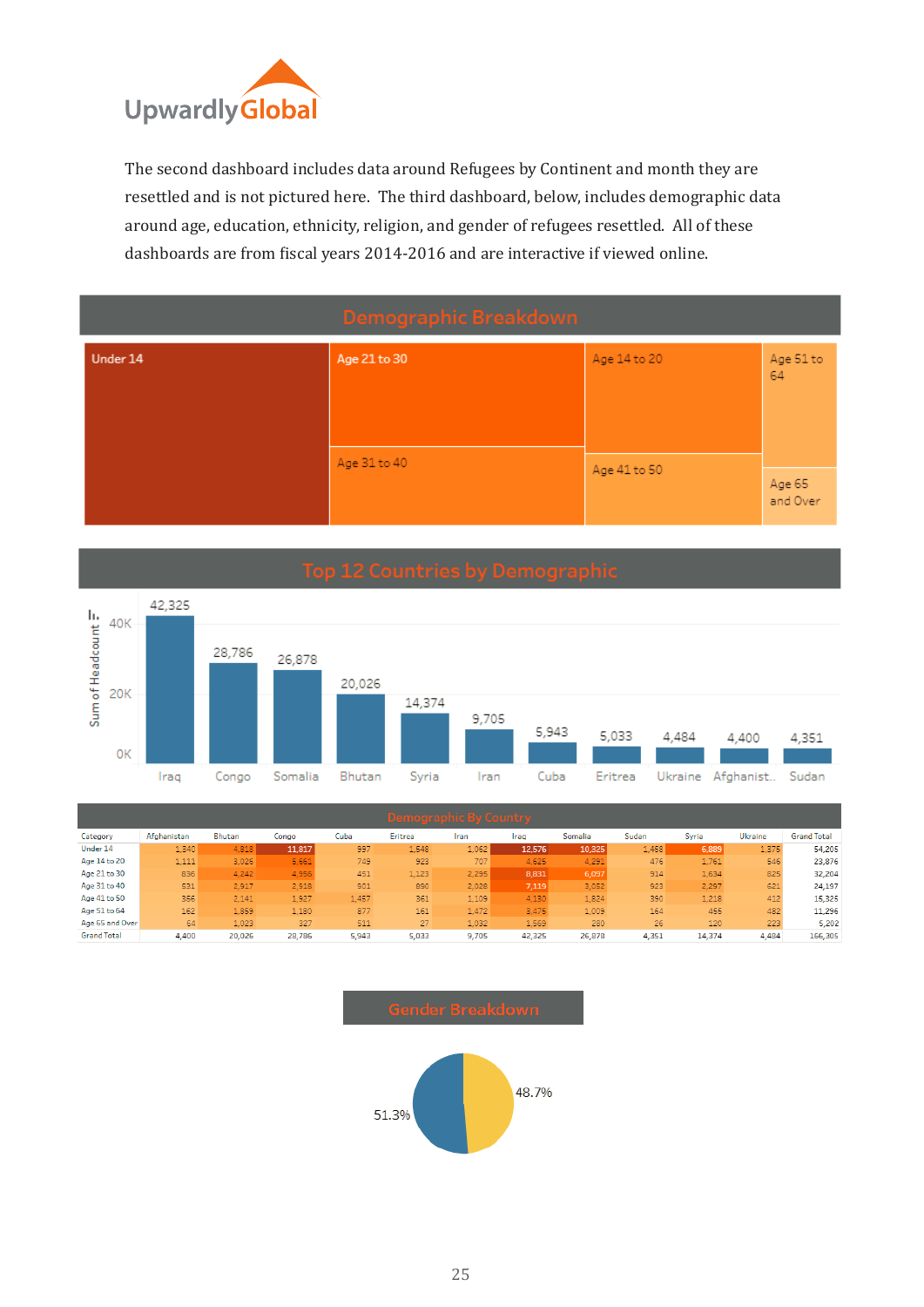

#### Table 2: Community Organizations Providing Employment and Integration Services.<sup>xxix</sup>

| <b>Organization/Program</b>                | <b>Description</b>                                                                                                                                                                                                                                                                                                                                                                                                                                                                                                                                                                                                                                                                                                                                                        |
|--------------------------------------------|---------------------------------------------------------------------------------------------------------------------------------------------------------------------------------------------------------------------------------------------------------------------------------------------------------------------------------------------------------------------------------------------------------------------------------------------------------------------------------------------------------------------------------------------------------------------------------------------------------------------------------------------------------------------------------------------------------------------------------------------------------------------------|
| <b>Welcome Back Initiative</b>             | The Welcome Back Initiative (WBI) has 11 Welcome Back Centers across<br>the U.S. Each center serves as an information and resource center for<br>people who have received their formal education and training in a health<br>profession field outside of the U.S., who live in the center's respective state/<br>area, and who would like to enter or to advance their career in the U.S.<br>healthcare sector. The WBI builds a bridge between the pool of<br>internationally trained health workers already living in the United States<br>and the need for linguistically and culturally competent health services in<br>underserved communities.                                                                                                                      |
| <b>Emily Griffith Technical</b><br>College | Emily Griffith Technical College in Denver offers transition classes which<br>are specifically designed to support re-claiming careers-of-origin for<br>foreign-trained professionals. Navigators are specifically trained in<br>motivational interviewing to support career pathway planning that brings a<br>refugee or immigrant professional's career back into play. Additionally,<br>Emily Griffith Technical College partners with at least 23 other immigrant-<br>focused organizations as well as Colorado's refugee resettlement agencies<br>to serve all newly arriving refugees with a unique refugee ESL program,<br>transition programs, and certificate programs. The college has also<br>published ESL curricula for refugee and immigrant professionals. |
| <b>Global Talent Idaho</b>                 | In partnership with UpGlo, the Job Seekers Program at Global Talent Idaho<br>provides resources for foreign-trained professionals searching for a way<br>back to former careers in Idaho. Additionally, the Professional Licensing<br>and Credentialing Guidance Guides were created to help skilled immigrants<br>and refugees who have interrupted careers as doctors, engineers, teachers,<br>and other regulated professions understand all of the steps required to<br>earn an Idaho state professional license or credential to return to the full<br>practice of a regulated profession. or credential to return to the full practice<br>of a regulated profession.                                                                                                |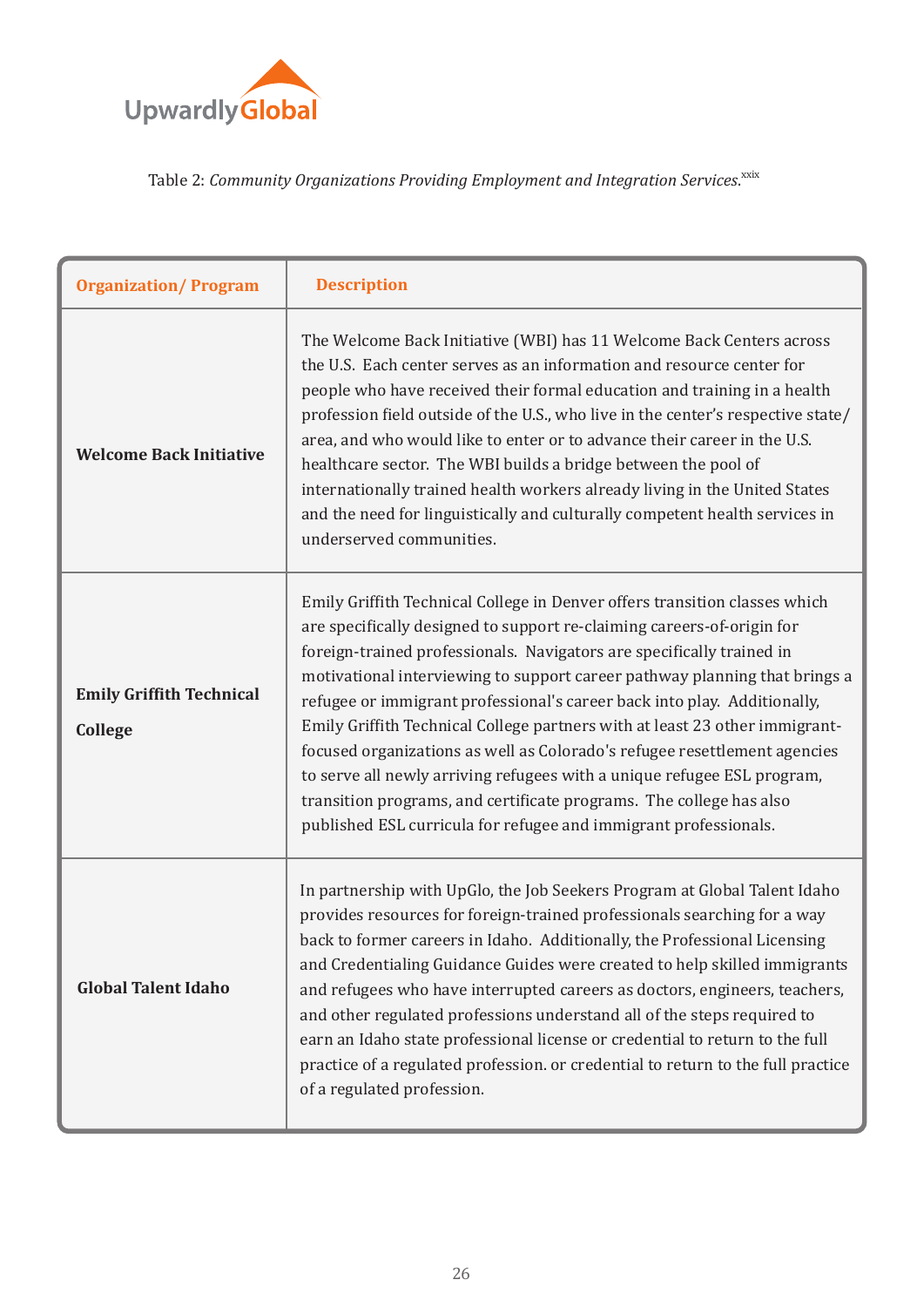

| The College of Western<br>Idaho                                               | The Multicultural Healthcare Program at the College of Western Idaho is a<br>career ladder training program designed to facilitate viable career<br>pathways in healthcare professions that will lead to employment for local<br>people whose primary language is not English. The program offers an ESL<br>course as part of its Nursing Assistant training. A unique feature of this<br>healthcare program is that ESL teachers participate in the classroom<br>training offering English fluency tutoring to those with limited English to<br>ensure their completion of the program with optimum success.                                                              |
|-------------------------------------------------------------------------------|----------------------------------------------------------------------------------------------------------------------------------------------------------------------------------------------------------------------------------------------------------------------------------------------------------------------------------------------------------------------------------------------------------------------------------------------------------------------------------------------------------------------------------------------------------------------------------------------------------------------------------------------------------------------------|
| <b>Chicago Bilingual Nurse</b><br>Consortium                                  | The overarching goal for CBNC is to assist resident IEN's re-entry into<br>nursing practice; thus increasing the number of bilingual, bicultural nurses<br>to serve the needs of immigrants and non-English speaking patient<br>populations in order to provide culturally sensitive and quality health care.<br>CBNC accomplishes this by: Addressing barriers and challenges in the<br>recruitment and licensure of IENs; Coordinating services for IENs across<br>professional organizations and the workforce; Assisting IENs to navigate<br>the health care, immigration, and education systems to secure licensure as<br>registered professional nurses in Illinois. |
| <b>Greater Louisville</b><br><b>International</b><br><b>Professionals</b>     | Greater Louisville International Professionals, at the Greater Louisville<br>Chamber of Commerce, is committed to providing a platform of distinct<br>initiatives, such as social media networks, workshops, and hosted events<br>to engage and connect the accomplished individuals of the international<br>and local community. The program primarily provides networking<br>opportunities and connections to community resources to international<br>professionals.                                                                                                                                                                                                     |
| <b>St. Louis Mosaic Project's</b><br><b>Professional Connector</b><br>Program | The Mosaic Professional Connector Program, an initiative of the St. Louis<br>Mosaic Project at the World Trade Center, matches participants who have a<br>long-term 3+ year visa and foreign college degree with a local Connector in<br>their field for a coffee and three more professional introductions. There<br>are also programs for entrepreneurship and international student/<br>corporate hiring, connecting foreign-born professionals to resources and<br>helping them navigate the St. Louis job market.                                                                                                                                                     |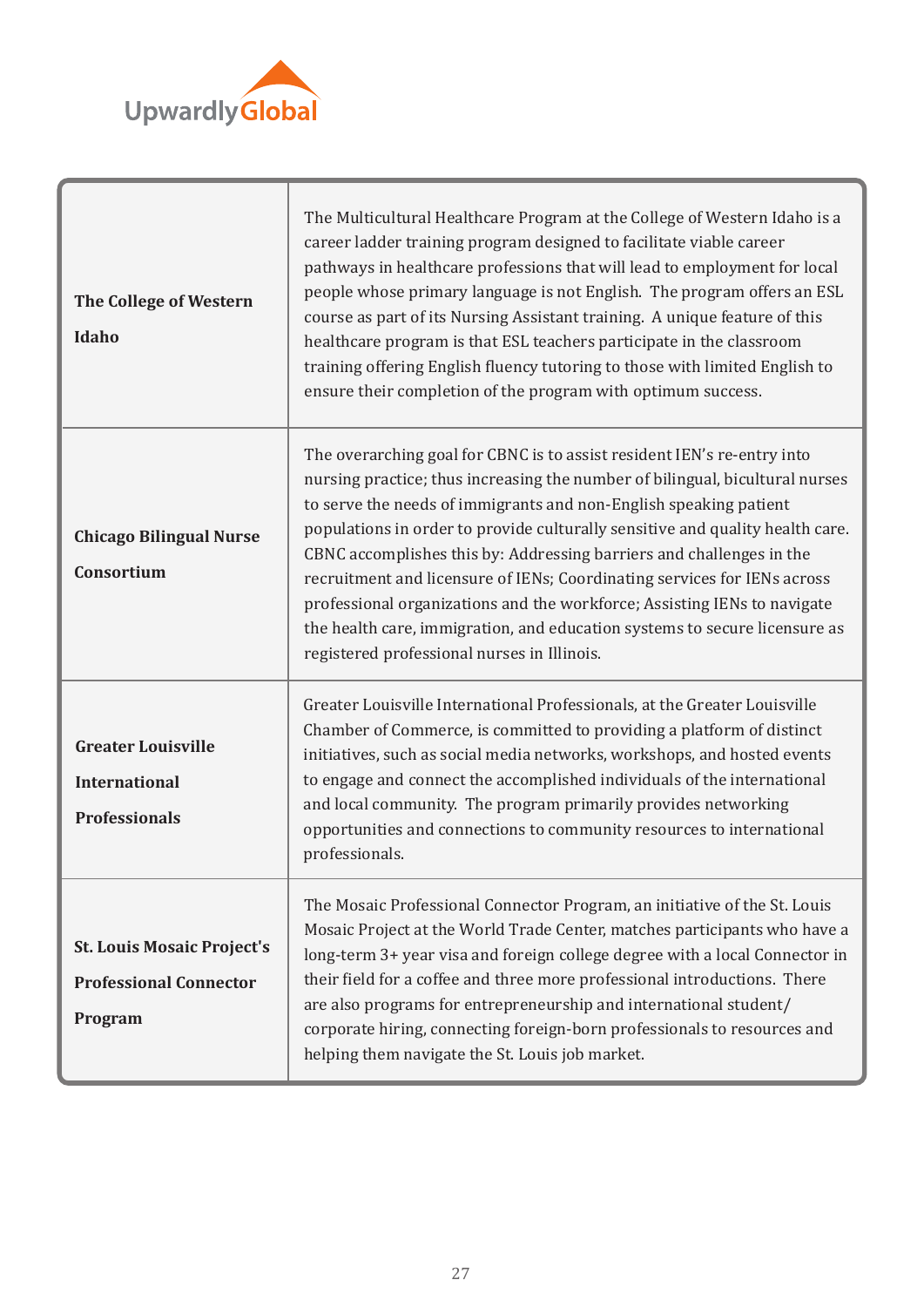

| <b>Community College</b><br><b>Consortium for Immigrant</b><br><b>Education (CCCIE)</b> | CCCIE is a national network of community colleges and other organizations<br>committed to increasing educational and career opportunities for<br>immigrant and refugee students through action-based research, best<br>practices, advocacy, and outreach. The consortium is hosted and led by<br>Westchester Community College in Valhalla, New York. CCCIE's mission is<br>to build the capacity of community colleges to accelerate immigrant and<br>refugee success and raise awareness of the essential role these colleges play<br>in advancing immigrant integration in communities. CCCIE focuses on<br>student success/completion, academic and career preparation, and building<br>community partnerships. |
|-----------------------------------------------------------------------------------------|---------------------------------------------------------------------------------------------------------------------------------------------------------------------------------------------------------------------------------------------------------------------------------------------------------------------------------------------------------------------------------------------------------------------------------------------------------------------------------------------------------------------------------------------------------------------------------------------------------------------------------------------------------------------------------------------------------------------|
| <b>Cooper Union at CAMBA</b>                                                            | The Cooper Union's Retraining Program for Immigrant Engineers at CAMBA<br>provides admitted participants the opportunity to update their skills and<br>work in their chosen fields by offering them professional courses and job<br>placement assistance free of charge. The program includes courses in<br>information technology as well as chemical, mechanical, electrical, and civil<br>engineering.                                                                                                                                                                                                                                                                                                           |
| <b>WES Global Talent Bridge</b>                                                         | WES Global Talent Bridge is dedicated to helping skilled immigrants fully<br>utilize their talents and education in the United States. WES Global Talent<br>Bridge collaborates with institutional partners including community-based<br>organizations to help skilled immigrants leverage their training, achieve<br>their academic and professional goals, and contribute their talents to their<br>full potential.                                                                                                                                                                                                                                                                                               |
|                                                                                         | <b>Refugee Focused Employment and Education Programs</b>                                                                                                                                                                                                                                                                                                                                                                                                                                                                                                                                                                                                                                                            |
| <b>Forced Migration Upward</b><br><b>Mobility Project</b>                               | The Forced Migration Upward Mobility Project (FMUMP) helps understand<br>and inform paths of upward mobility for newcomer populations from the<br>most vulnerable to the highly skilled. FMUMP works with practitioners, the<br>private sector, and refugees to develop sound programs based on research<br>outcomes that contribute to alternative and sustainable livelihood practices<br>in resettlement. sustainable livelihood practices in resettlement.                                                                                                                                                                                                                                                      |
| <b>Tatweer</b>                                                                          | Tatweer, an initiative of Jewish Family Service Seattle, is a mentorship<br>program for highly skilled refugees. Tatweer pairs refugee professionals<br>with volunteer mentors in their field. These mentors provide industry-<br>specific career advice and the networking opportunities necessary for<br>advancement. Tatweer also provides individualized case management and<br>teaches job search skills that are specific to the U.S. workplace.                                                                                                                                                                                                                                                              |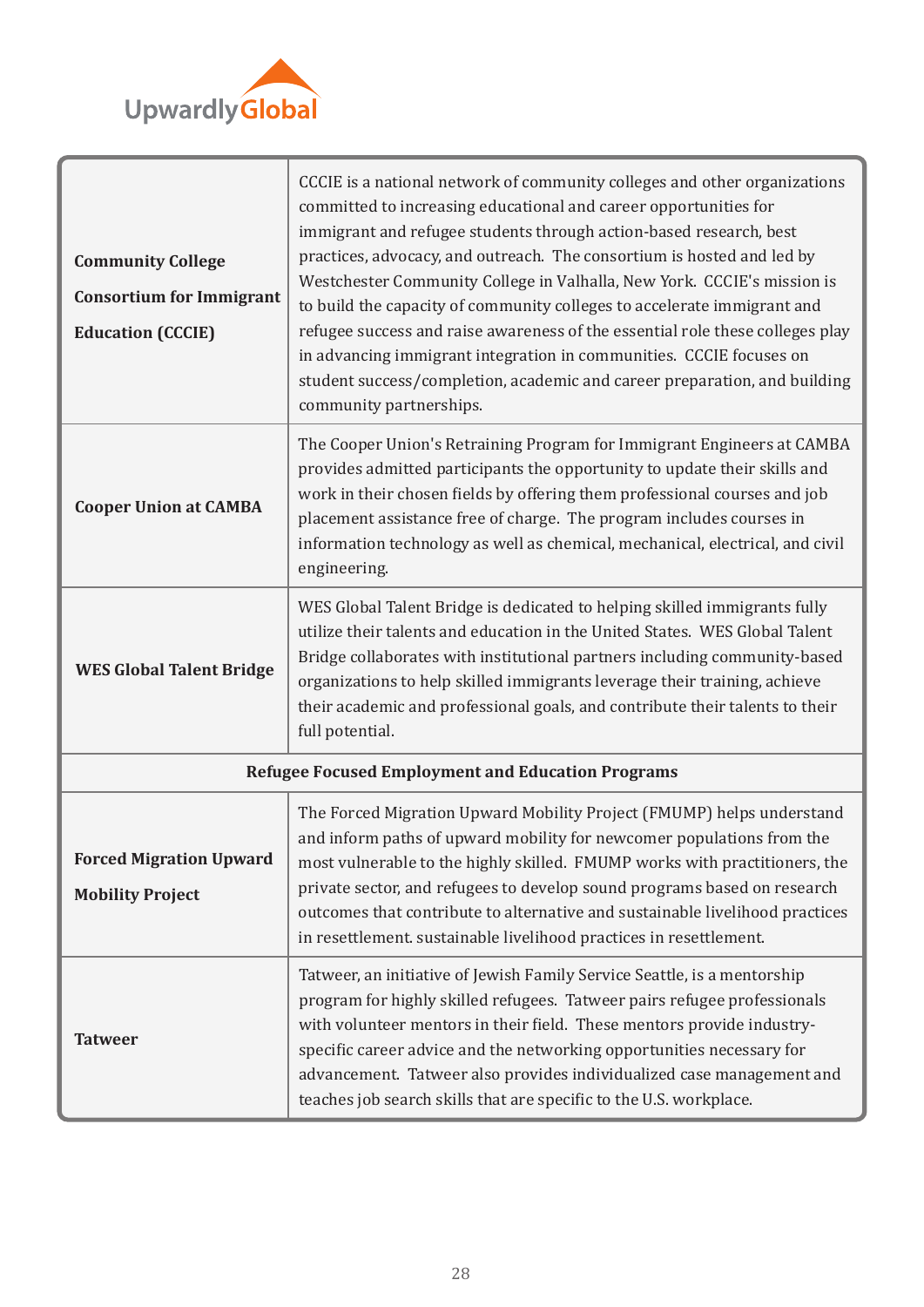

Table 3. *Skilled Immigrant and Refugee Integration Programs Focused on Employment and Upskilling*

| <b>Organization/Program</b>                                                    | <b>Description</b>                                                                                                                                                                                                                                                                                                                                                                                                                                                                                                                                                                                                                                                                                                                                                                                                                                                                                                                                                                                                                                                                                                                                                                                                                                                                        |
|--------------------------------------------------------------------------------|-------------------------------------------------------------------------------------------------------------------------------------------------------------------------------------------------------------------------------------------------------------------------------------------------------------------------------------------------------------------------------------------------------------------------------------------------------------------------------------------------------------------------------------------------------------------------------------------------------------------------------------------------------------------------------------------------------------------------------------------------------------------------------------------------------------------------------------------------------------------------------------------------------------------------------------------------------------------------------------------------------------------------------------------------------------------------------------------------------------------------------------------------------------------------------------------------------------------------------------------------------------------------------------------|
| <b>Baltimore Alliance for</b><br><b>Career in Healthcare</b><br>(BACH)         | A nonprofit organization dedicated to eliminating the critical shortage of<br>qualified healthcare workers in the Baltimore area by working with local<br>agencies, healthcare institutions, and other entities to create<br>opportunities for residents to pursue careers in health professions. The<br>new apprenticeship pilot seeks to engage under-employed or unemployed<br>immigrants in Baltimore City to re-enter the healthcare industry through<br>participation in competency-based apprenticeships in middle-skill<br>occupations such as Environmental Care Supervisor, Surgical<br>Technologist, and Critical Care Technician.<br>A competency-based structure allows participants with previous training<br>to progress and increase their earnings more quickly. The program also<br>seeks to remove barriers faced by many skilled immigrants such as<br>English proficiency and understanding of U.S. workplace culture through<br>contextualized English as a Second Language courses, coaching, and<br>Essential Skills courses. While partnering with local medical centers,<br>governmental and nongovernmental organizations, BACH seeks to fill the<br>gap by training immigrants for middle-skill rather than entry-level jobs<br>with family sustaining wages. |
| <b>Boston Center for Refugee</b><br><b>Health and Human Rights</b><br>(BCRHHR) | BCRHHR provides holistic healthcare coordination with social services<br>and legal aid for refugees, asylum seekers and torture survivors while<br>also providing career development training, case management and<br>refugee patient navigation. Half of the population served are highly<br>skilled with the majority being women. The organization has had a high<br>impact in career development of refugees: 77% who completed<br>pre-employment training either obtained a job or were accepted into an<br>upskilling program within six months of training completion. BCRHHR<br>has assisted more than 5,000 individuals to rebuild their lives in the U.S.<br>through services while supporting the healing and recover process.                                                                                                                                                                                                                                                                                                                                                                                                                                                                                                                                                 |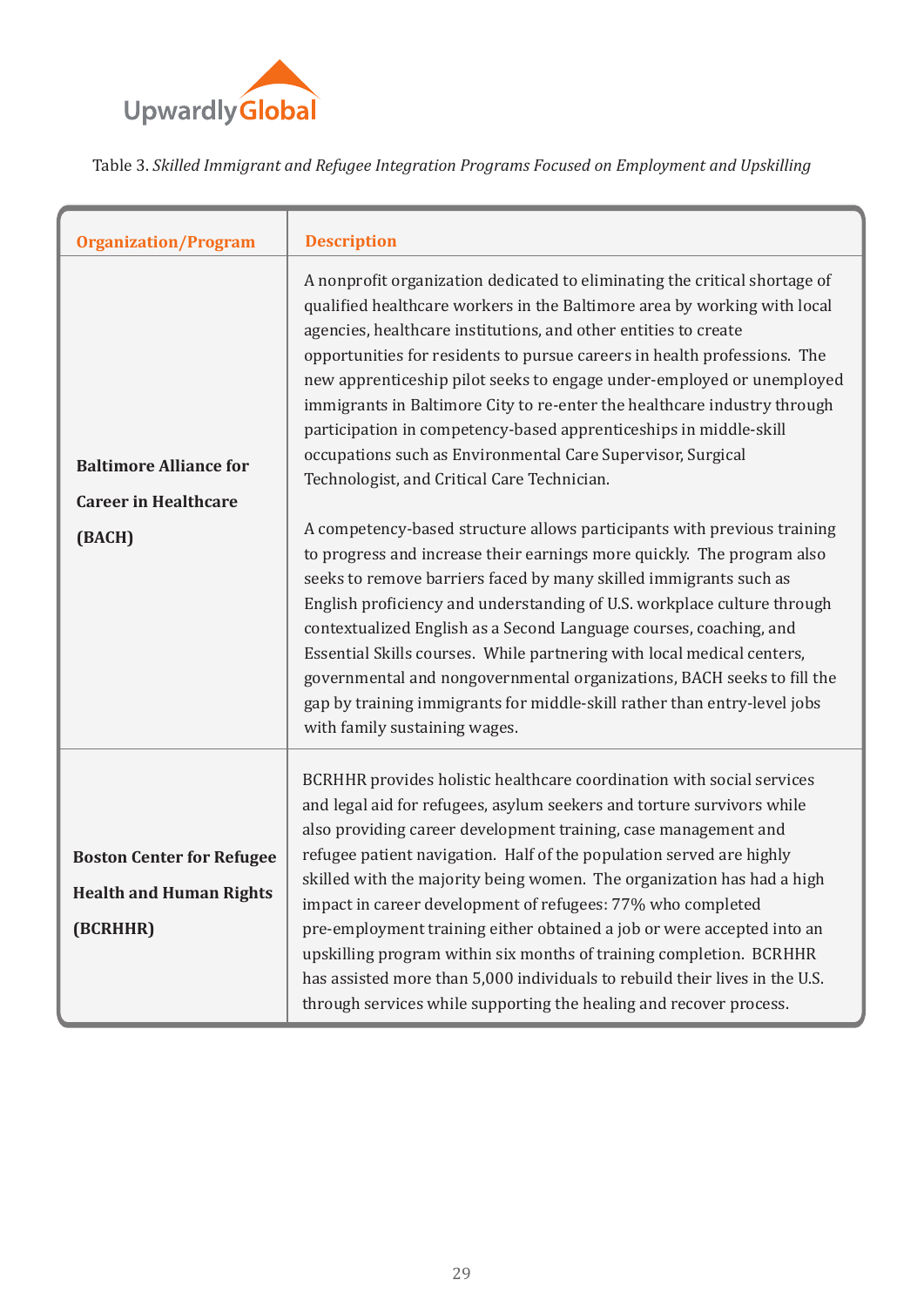

| <b>International Rescue</b>  | IRC's Career Development (CD) Programs help clients transition from low-<br>wage, low-skill jobs into higher-paying, higher-skilled careers. While<br>project designs vary in IRC offices to adapt to local employment market<br>opportunities and caseloads, there are four common components that<br>define its approach across all CD Programs:<br>Intensive, one-on-one case management & career counseling support<br>and educational navigation<br><b>Advanced Work Readiness Training</b><br>Support in overcoming financial barriers to achievement of vocational<br>certificates/degrees/licenses, etc.<br>Career-Pathway Job Placement                                                                                                                                   |  |  |
|------------------------------|------------------------------------------------------------------------------------------------------------------------------------------------------------------------------------------------------------------------------------------------------------------------------------------------------------------------------------------------------------------------------------------------------------------------------------------------------------------------------------------------------------------------------------------------------------------------------------------------------------------------------------------------------------------------------------------------------------------------------------------------------------------------------------|--|--|
| <b>Committee Career</b>      | Furthermore, depending on local capacity, client base, and job markets,                                                                                                                                                                                                                                                                                                                                                                                                                                                                                                                                                                                                                                                                                                            |  |  |
| <b>Development Program</b>   | offices may implement CD Programming through a sector-specific career<br>pathway approach, an individualized client-centered approach, or both.<br>Through CD Programs, IRC aims to build upon its highly successful national<br>Early Employment programming for low-income immigrants - programs<br>that consistently achieve job placement rates of over 80% for some of the<br>most vulnerable, marginalized, and underserved populations in the<br>country. Whether helping foreign-trained professionals resume their<br>careers in the U.S. or supporting newly arrived refugees to take their first<br>steps towards a fulfilling and viable career, IRC's CD Programs aim to<br>leverage the agency's unique competencies to help clients move into living-<br>wage jobs. |  |  |
| <b>Coursera for Refugees</b> | Coursera for Refugees enables an unlimited number of nonprofits that<br>work with refugees to apply for at least one year of group financial aid,<br>learner engagement data, private communication forms, and dedicated<br>Coursera technical support. Full financial aid is offered for Course<br>Certificates. This is done in partnership with the U.S. Department of State,<br>to provide in-person facilitation of courses via Embassies and Consulates.                                                                                                                                                                                                                                                                                                                     |  |  |
| <b>Udacity</b>               | Udacity offers free online courses for refugees, as well as advanced<br>standing to refugees who complete MOOCs offered on platforms such as<br>Coursera, or EdX.                                                                                                                                                                                                                                                                                                                                                                                                                                                                                                                                                                                                                  |  |  |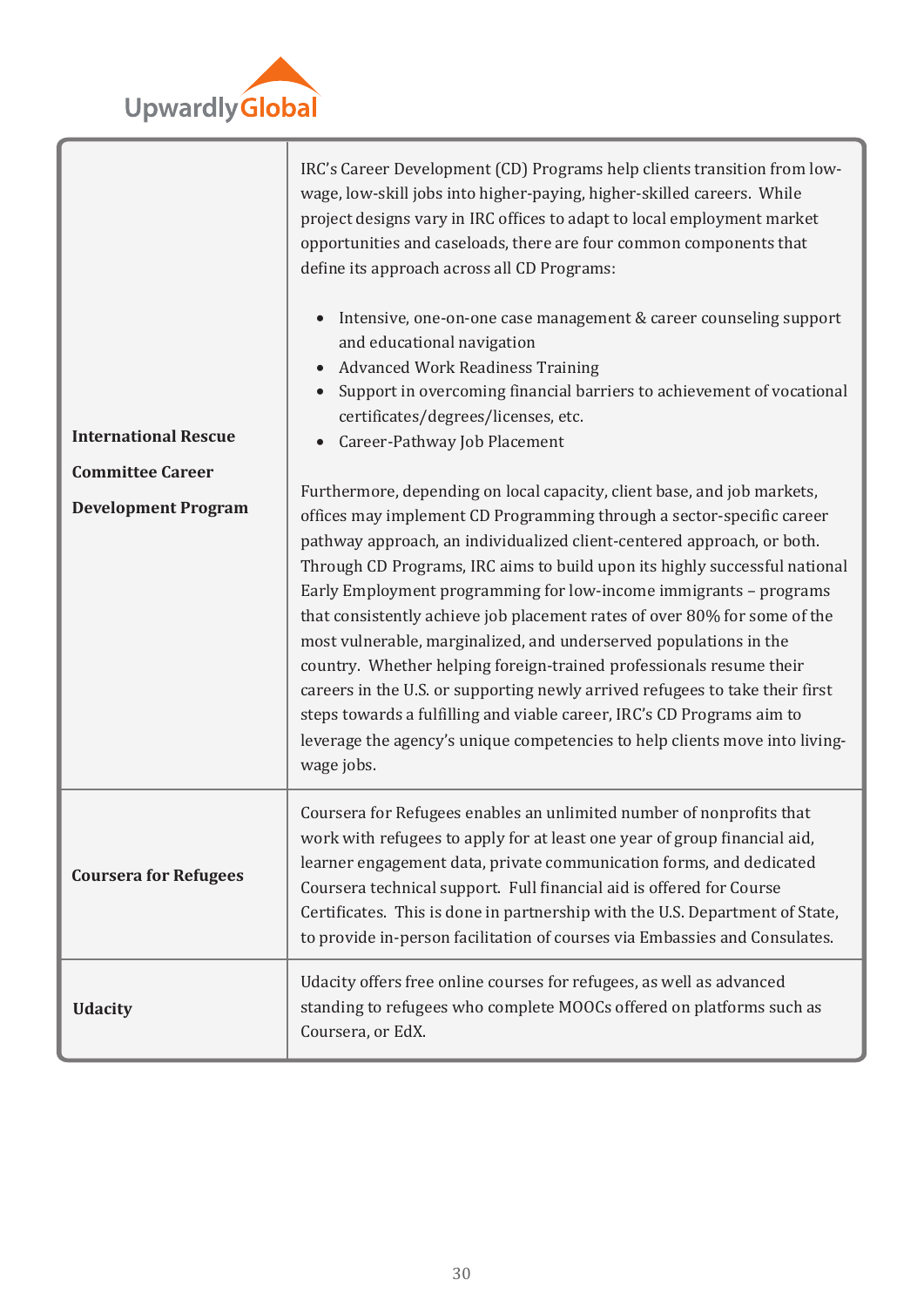

i Legrain, Philipe. 2016. *Refugees Work.* Tent Foundation. [http://www.opennetwork.net/](http://www.opennetwork.net/wp-content/uploads/2016/05/Tent-Open-Refugees-Work_V13.pdf) [wp-content/uploads/2016/05/Tent-Open-Refugees-Work\\_V13.pdf](http://www.opennetwork.net/wp-content/uploads/2016/05/Tent-Open-Refugees-Work_V13.pdf) iiBrick, Kate, Amy Cushing-Savvi, Samia Elsha�ie, Alan Krill, Megan McGlynn Scanlon, and Marianne Stone. 2010. *Refugee Resettlement in the United States: An Examination of Challenges and Proposed Solutions.* Columbia University School of International and Public Affairs. iiiUNHCR Global Trends. 2015. [http://www.unhcr.org/en-us/�igures-at-a-glance.html](http://www.unhcr.org/en-us/figures-at-a-glance.html) ivTorbati, Yeganeh and Mica Rosenberg. (2017, September 27). Trump administration proposes to cut refugee cap to 45,000. Reuters. [https://www.reuters.com/article/us-usa-immigration-refugees/](https://www.reuters.com/article/us-usa-immigration-refugees/trump-administration-proposes-to-cut-refugee-cap-to-45000-idUSKCN1C22RN) [trump-administration-proposes-to-cut-refugee-cap-to-45000-idUSKCN1C22RN](https://www.reuters.com/article/us-usa-immigration-refugees/trump-administration-proposes-to-cut-refugee-cap-to-45000-idUSKCN1C22RN) v Upwardly Global. 2017.<http://www.upwardlyglobal.org/about-upglo> viLegrain, Philipe. 2016. *Refugees Work.* Tent Foundation. [http://www.opennetwork.net/wp-con](http://www.opennetwork.net/wp-content/uploads/2016/05/Tent-Open-Refugees-Work_V13.pdf)[tent/uploads/2016/05/Tent-Open-Refugees-Work\\_V13.pdf](http://www.opennetwork.net/wp-content/uploads/2016/05/Tent-Open-Refugees-Work_V13.pdf) viiCampbell, Donald. 1960. "Blind Variation and Selective Retention in Creative Thought as in Other Knowledge Processes." *Psychological Review 67*, no. 6: 380– viiiOCED. 2014. *Is migration good for the economy?* OECD Migration Policy Debates. <http://www.oecd.org/els/mig/OECD%20Migration%20Policy%20Debates%20Numero%202.pdf> ixLegrain, Philipe. 2016. Refugees Work. Tent Foundation. [http://www.opennetwork.net](http://www.opennetwork.net/wp-content/uploads/2016/05/Tent-Open-Refugees-Work_V13.pdf)

[wp-content/uploads/2016/05/Tent-Open-Refugees-Work\\_V13.pdf](http://www.opennetwork.net/wp-content/uploads/2016/05/Tent-Open-Refugees-Work_V13.pdf) x Ibid

xiZong, Jie and Jeanne Batalova. 2014. *Vietnamese Immigrants in the United States*. Migration Policy Institute. http://www. migrationpolicy.org/article/vietnamese-immigrants-united-states xiiNational Conference of State Legislatures. 2017. *The U.S. Refugee Resettlement Program: A Primer for Policymakers. http://www.ncsl.org/research/immigration/the-u-s-refugee-resettlement-program-a-primer-for-policymakers.aspx*

xiiiDavis, Julie Hirschfeld and Somini Sengupta. (2017, Septembr 18). Trump Administration Rejects Study Showing Positive Impact of Refugees. *The New York Times*.

[https://www.nytimes.com/2017/09/18/us/politics/refugees-revenue-cost-report-trump.html?\\_r=0](https://www.nytimes.com/2017/09/18/us/politics/refugees-revenue-cost-report-trump.html?_r=0) xivLegrain, Philipe. 2016. Refugees Work. Tent Foundation. http://www.opennetwork.net/wp-content/uploads/2016/05/Tent-Open-Refugees-Work\_V13.pdf

xivAppelbaum, Binyamin. (2017, May 21). Lack of Workers, Not Work, Weighs on the Nation's Economy. *The New York Times*. [https://www.nytimes.com/2017/05/21/us/politics/utah-econo](https://www.nytimes.com/2017/05/21/us/politics/utah-economy-jobs.html?mcubz=3)[my-jobs.html?mcubz=3](https://www.nytimes.com/2017/05/21/us/politics/utah-economy-jobs.html?mcubz=3)

xviOrganisation for Economic Co-operation and Development. 2015. *How will the refugee surge affect the European economy?* [https://www.oecd.org/migration/How-will-the-refugee-surge-af](https://www.oecd.org/migration/How-will-the-refugee-surge-affect-the-European-economy.pdf)[fect-the-European-economy.pdf](https://www.oecd.org/migration/How-will-the-refugee-surge-affect-the-European-economy.pdf)

xviFratzscher, Marcel and Simon Junker. 2015. "Integrating refugees: A long-term, worthwhile investment." *DIW Economic Bulletin 45+46.2015.*

https://www.diw.de/documents/publikationen/73/diw\_01.c.519306.de/

diw\_econ\_bull\_2015-45-4.pdf

xviii<sub>Ibid</sub>

xixLegrain, Philipe. 2016. Refugees Work. Tent Foundation. http://www.opennetwork.net/wp-